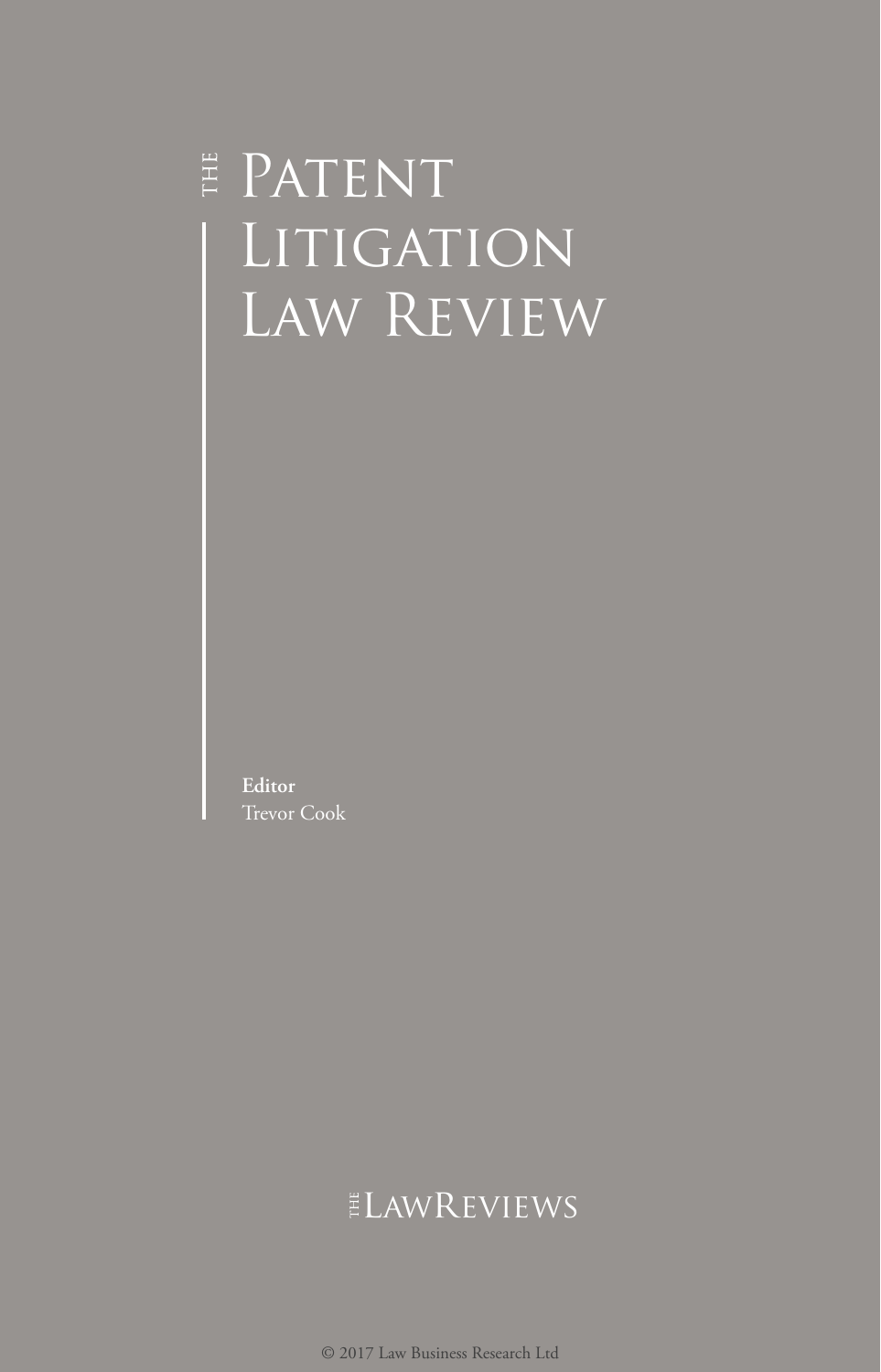# E PATENT LITIGATION Law Review

Reproduced with permission from Law Business Research Ltd This article was first published in November 2017 For further information please contact Nick.Barette@thelawreviews.co.uk

**Editor** Trevor Cook

# **ELAWREVIEWS**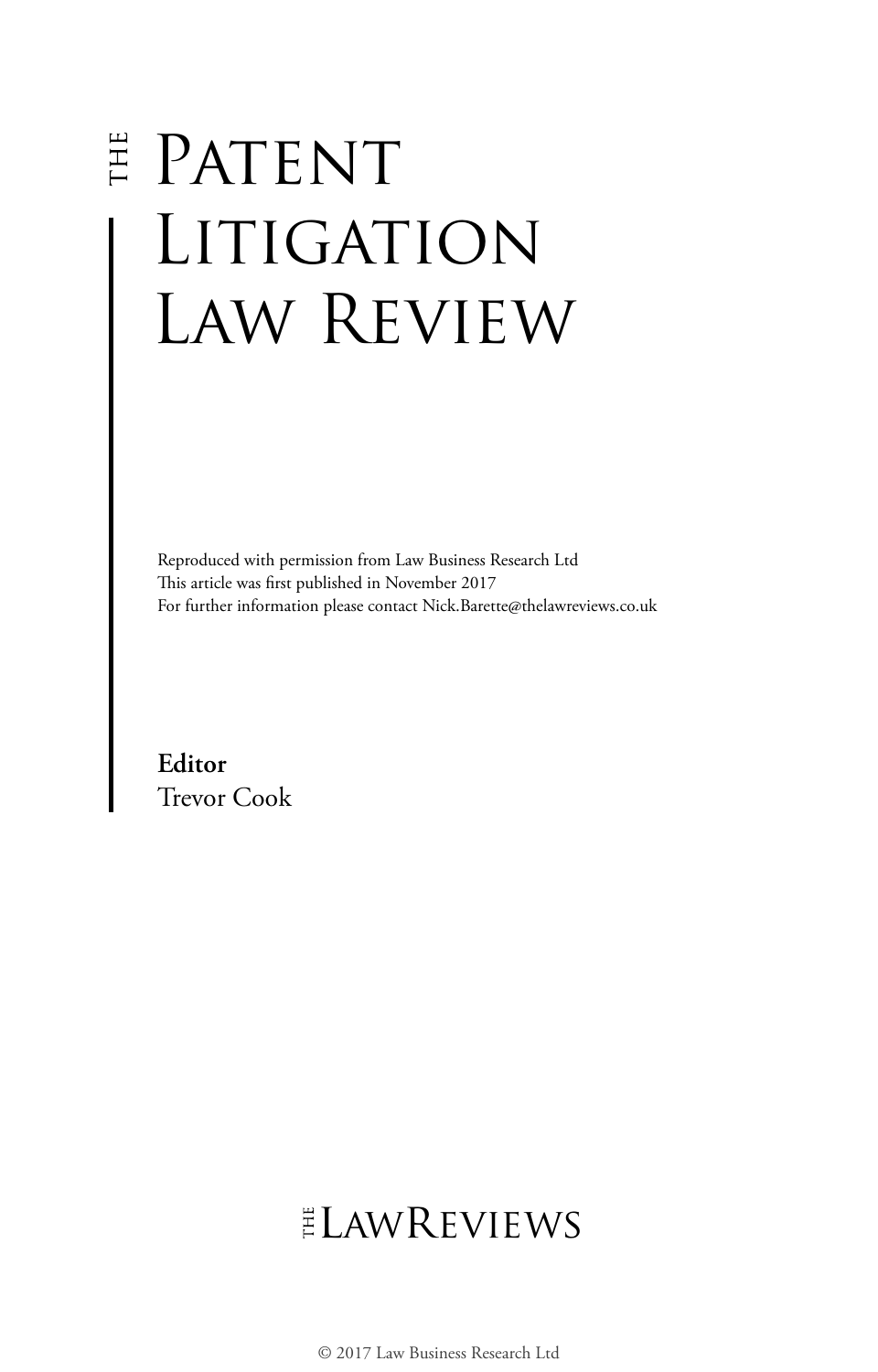#### PUBLISHER Gideon Roberton

#### SENIOR BUSINESS DEVELOPMENT MANAGER Nick Barette

BUSINESS DEVELOPMENT MANAGERS Thomas Lee, Joel Woods

> ACCOUNT MANAGERS Pere Aspinall, Sophie Emberson, Laura Lynas, Jack Bagnall

PRODUCT MARKETING EXECUTIVE Rebecca Mogridge

> RESEARCHER Arthur Hunter

EDITORIAL COORDINATOR Gavin Jordan

HEAD OF PRODUCTION Adam Myers

PRODUCTION EDITOR Claire Ancell

> SUBEDITOR Charlotte Stretch

CHIEF EXECUTIVE OFFICER Paul Howarth

Published in the United Kingdom by Law Business Research Ltd, London 87 Lancaster Road, London, W11 1QQ, UK © 2017 Law Business Research Ltd www.TheLawReviews.co.uk

No photocopying: copyright licences do not apply.

The information provided in this publication is general and may not apply in a specific situation, nor does it necessarily represent the views of authors' firms or their clients. Legal advice should always be sought before taking any legal action based on the information provided. The publishers accept no responsibility for any acts or omissions contained herein. Although the information provided is accurate as of October 2017, be advised that this is a developing area.

Enquiries concerning reproduction should be sent to Law Business Research, at the address above. Enquiries concerning editorial content should be directed to the Publisher – gideon.roberton@lbresearch.com

#### ISBN 978-1-912228-02-7

Printed in Great Britain by Encompass Print Solutions, Derbyshire Tel: 0844 2480 112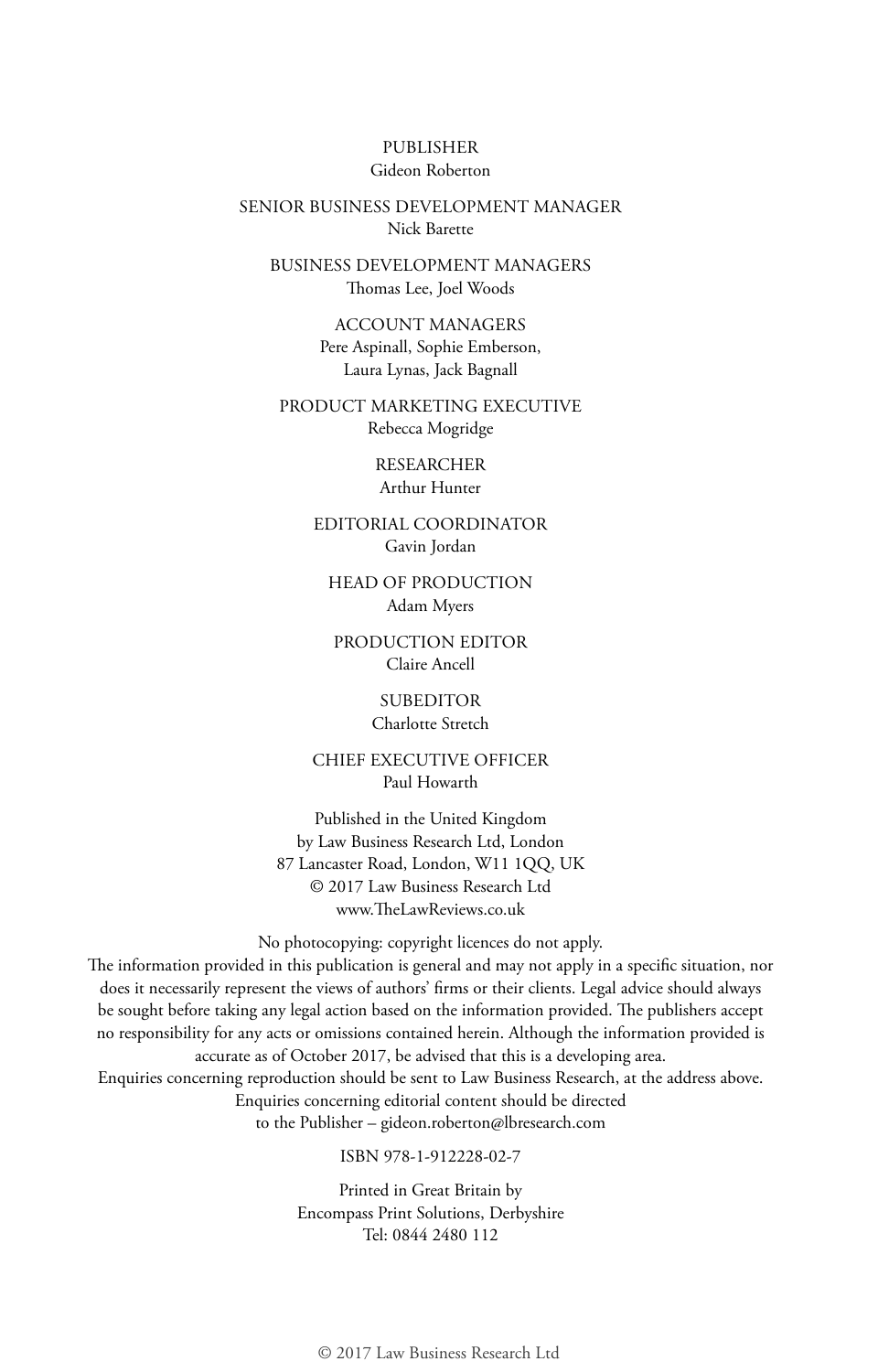# $E$ LAWREVIEWS

THE MERGERS AND ACQUISITIONS REVIEW THE RESTRUCTURING REVIEW THE PRIVATE COMPETITION ENFORCEMENT REVIEW THE DISPUTE RESOLUTION REVIEW THE EMPLOYMENT LAW REVIEW THE PUBLIC COMPETITION ENFORCEMENT REVIEW THE BANKING REGULATION REVIEW THE INTERNATIONAL ARBITRATION REVIEW THE MERGER CONTROL REVIEW THE TECHNOLOGY, MEDIA AND TELECOMMUNICATIONS REVIEW THE INWARD INVESTMENT AND INTERNATIONAL TAXATION REVIEW THE CORPORATE GOVERNANCE REVIEW THE CORPORATE IMMIGRATION REVIEW THE INTERNATIONAL INVESTIGATIONS REVIEW THE PROJECTS AND CONSTRUCTION REVIEW THE INTERNATIONAL CAPITAL MARKETS REVIEW THE REAL ESTATE LAW REVIEW THE PRIVATE EQUITY REVIEW THE ENERGY REGULATION AND MARKETS REVIEW THE INTELLECTUAL PROPERTY REVIEW THE ASSET MANAGEMENT REVIEW THE PRIVATE WEALTH AND PRIVATE CLIENT REVIEW THE MINING LAW REVIEW THE EXECUTIVE REMUNERATION REVIEW THE ANTI-BRIBERY AND ANTI-CORRUPTION REVIEW THE CARTELS AND LENIENCY REVIEW THE TAX DISPUTES AND LITIGATION REVIEW THE LIFE SCIENCES LAW REVIEW THE INSURANCE AND REINSURANCE LAW REVIEW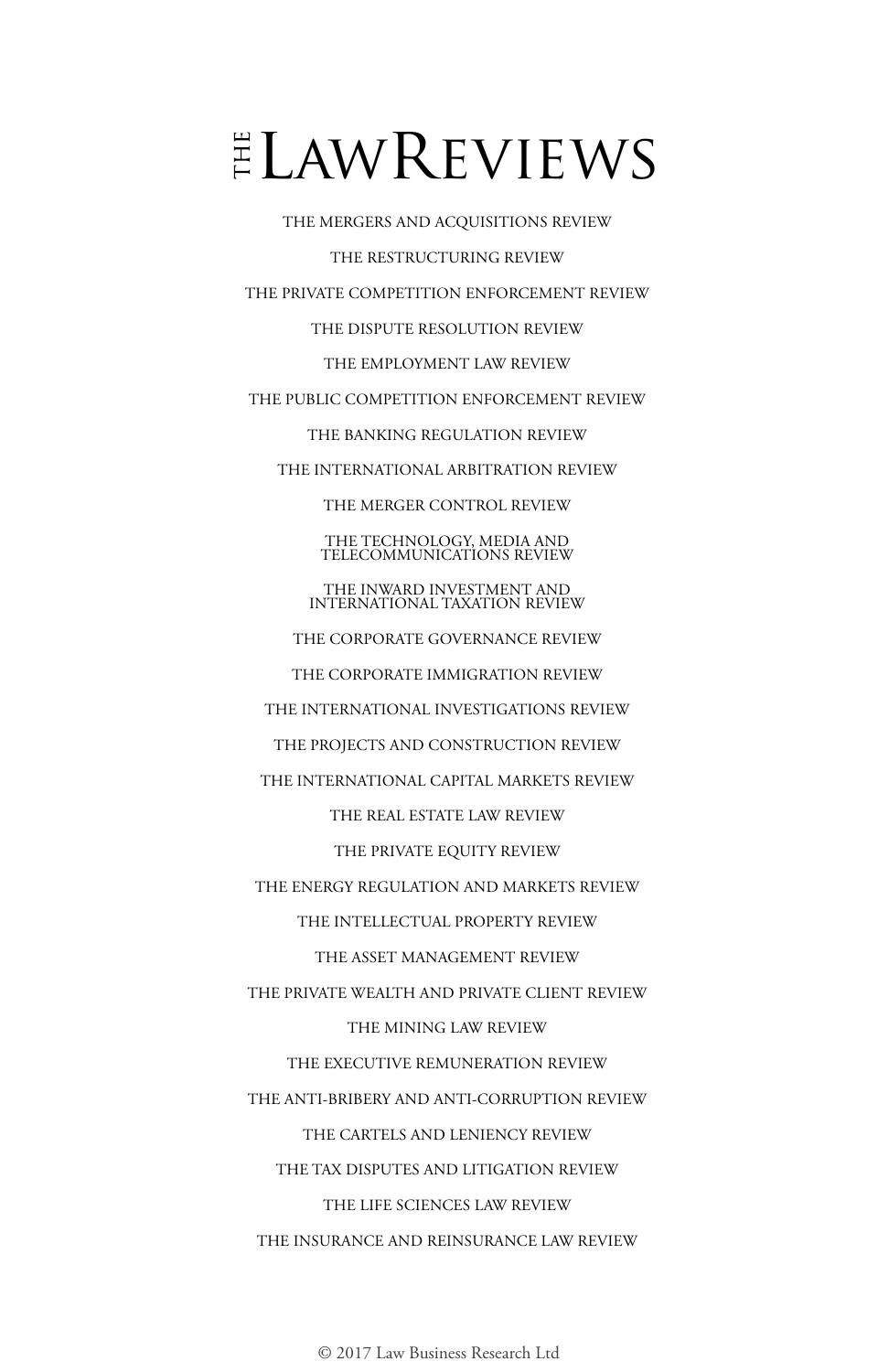THE GOVERNMENT PROCUREMENT REVIEW THE DOMINANCE AND MONOPOLIES REVIEW THE AVIATION LAW REVIEW THE FOREIGN INVESTMENT REGULATION REVIEW THE ASSET TRACING AND RECOVERY REVIEW THE INSOLVENCY REVIEW THE OIL AND GAS LAW REVIEW THE FRANCHISE LAW REVIEW THE PRODUCT REGULATION AND LIABILITY REVIEW THE SHIPPING LAW REVIEW THE ACQUISITION AND LEVERAGED FINANCE REVIEW THE PRIVACY, DATA PROTECTION AND CYBERSECURITY LAW REVIEW THE PUBLIC–PRIVATE PARTNERSHIP LAW REVIEW THE TRANSPORT FINANCE LAW REVIEW THE SECURITIES LITIGATION REVIEW THE LENDING AND SECURED FINANCE REVIEW THE INTERNATIONAL TRADE LAW REVIEW THE SPORTS LAW REVIEW THE INVESTMENT TREATY ARBITRATION REVIEW THE GAMBLING LAW REVIEW THE INTELLECTUAL PROPERTY AND ANTITRUST REVIEW THE REAL ESTATE M&A AND PRIVATE EQUITY REVIEW THE SHAREHOLDER RIGHTS AND ACTIVISM REVIEW THE ISLAMIC FINANCE AND MARKETS LAW REVIEW THE ENVIRONMENT AND CLIMATE CHANGE LAW REVIEW THE CONSUMER FINANCE LAW REVIEW THE INITIAL PUBLIC OFFERINGS REVIEW THE CLASS ACTIONS LAW REVIEW THE TRANSFER PRICING LAW REVIEW THE BANKING LITIGATION LAW REVIEW THE HEALTHCARE LAW REVIEW THE PATENT LITIGATION LAW REVIEW www.TheLawReviews.co.uk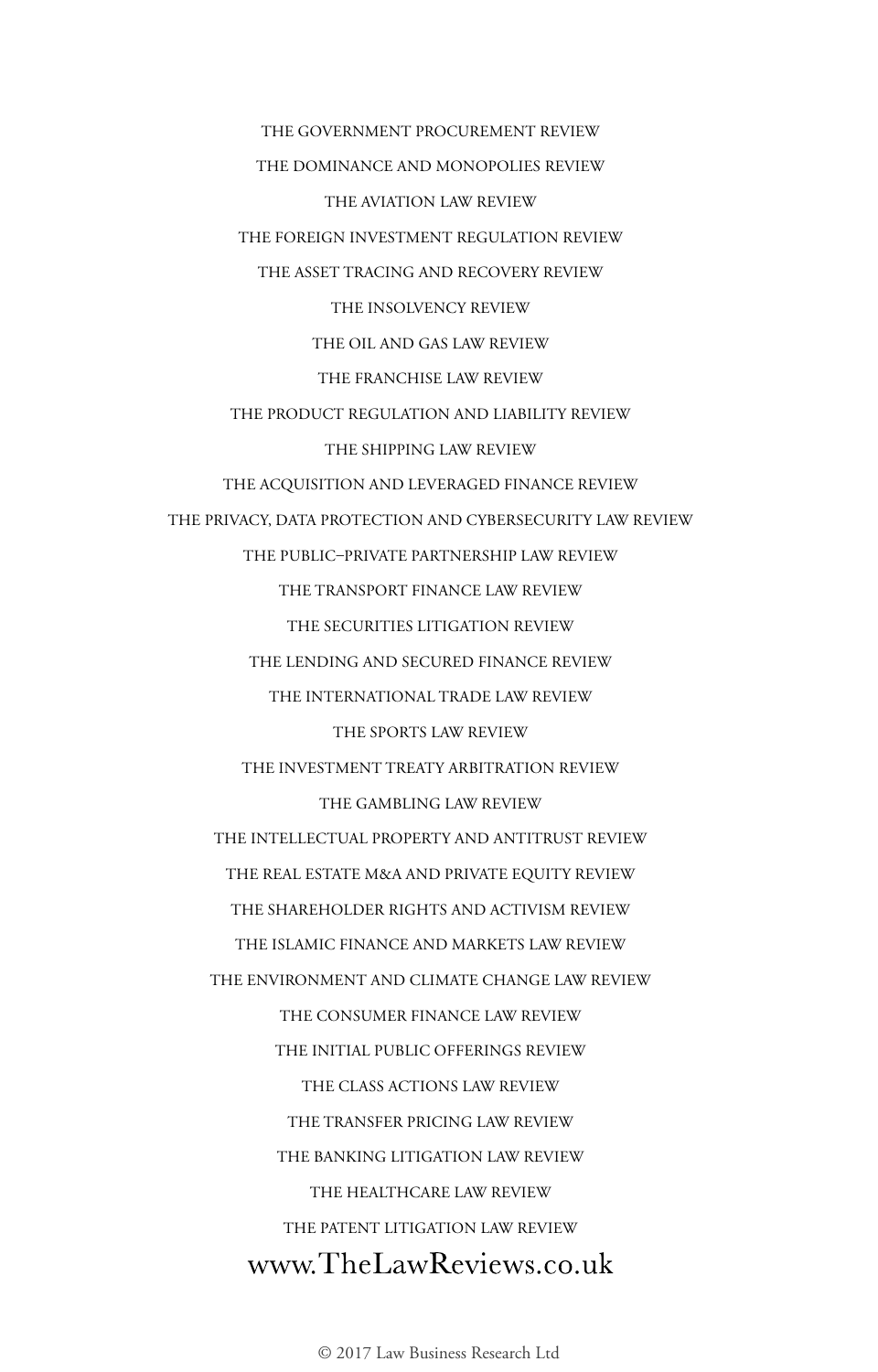# ACKNOWLEDGEMENTS

The publisher acknowledges and thanks the following law firms for their learned assistance throughout the preparation of this book:

ALLEN & OVERY LLP

# ANAND AND ANAND

# ANDERSON MŌRI & TOMOTSUNE

## BAKER MCKENZIE

### BIRD & BIRD SZEPIETOWSKI I WSPÓLNICY SP.K.

# BOULT WADE TENNANT

# BRISTOWS LLP

# CLIFFORD CHANCE

# DEEP & FAR ATTORNEYS-AT-LAW

# GATTAI, MINOLI, AGOSTINELLI & PARTNERS

# G ELIAS & CO

# HOMBURGER AG

### LINKLATERS LLP

#### LØJE, ARNESEN & MEEDOM LLP

#### **MINTERELLISON**

# OLIVARES

#### PINHEIRO NETO ADVOGADOS

#### S. HOROWITZ & CO

# SMART & BIGGAR/FETHERSTONHAUGH

### TAYLOR WESSING NV

# VIEIRA DE ALMEIDA

# WILLIAM FRY

### WILMER CUTLER PICKERING HALE AND DORR LLP

# WINSTON & STRAWN LLP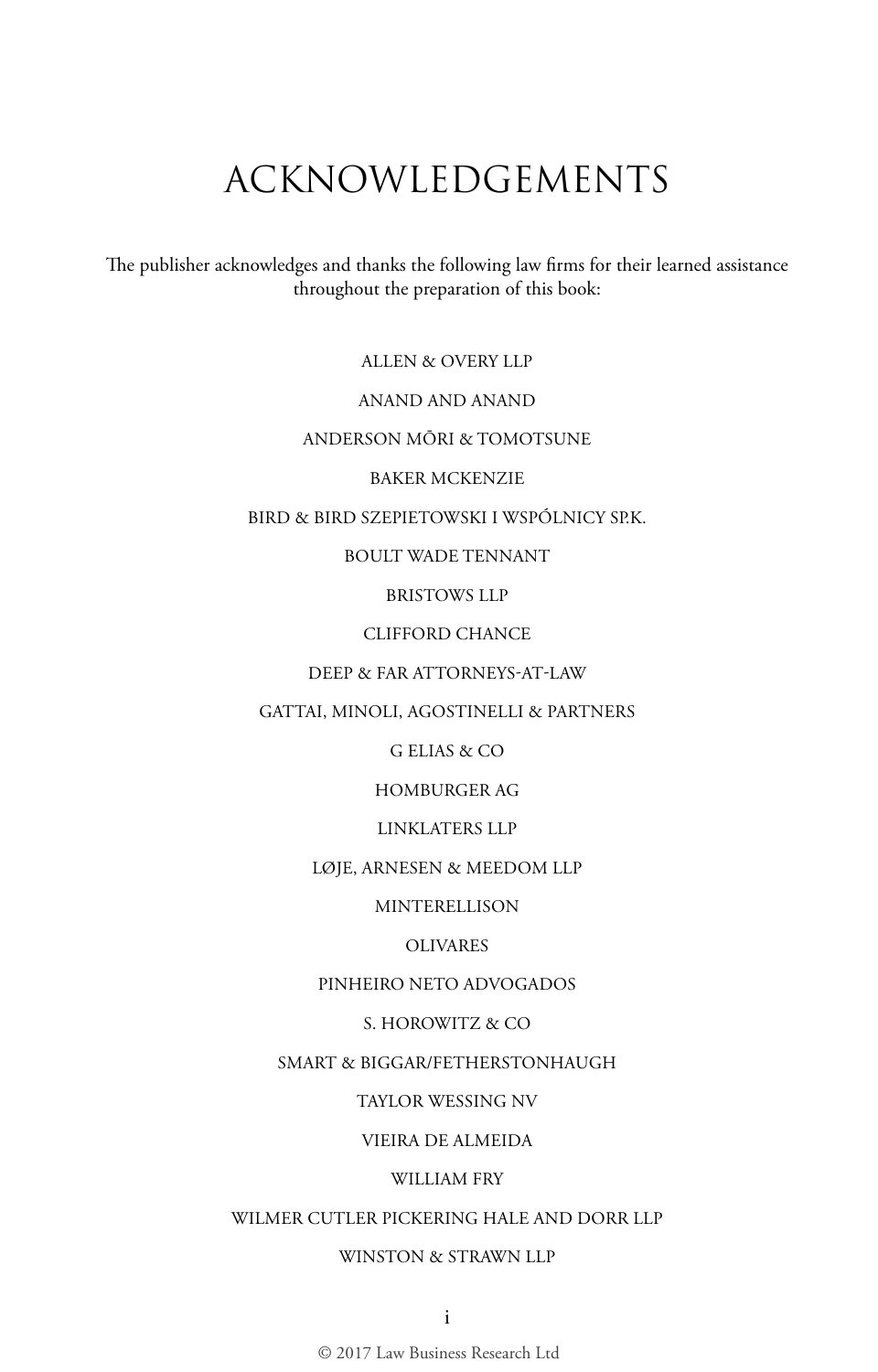# CONTENTS

| <b>Trevor Cook</b> |                                                                                 |  |
|--------------------|---------------------------------------------------------------------------------|--|
| Chapter 1          | OPPOSITIONS AND APPEALS BEFORE THE EUROPEAN PATENT OFFICE1                      |  |
|                    | James Short and Rohan Setna                                                     |  |
| Chapter 2          |                                                                                 |  |
|                    | Alan Johnson                                                                    |  |
| Chapter 3          |                                                                                 |  |
|                    | Robert Cooper, Rebecca Dutkowski and Anthony Middleton                          |  |
| Chapter 4          |                                                                                 |  |
|                    | Márcio Junqueira Leite and Victor Rawet Dotti                                   |  |
| Chapter 5          |                                                                                 |  |
|                    | Steven B Garland and Kevin K Graham                                             |  |
| Chapter 6          |                                                                                 |  |
|                    | Jill Ge and David Shen                                                          |  |
| Chapter 7          |                                                                                 |  |
|                    | Johan E Løje                                                                    |  |
| Chapter 8          |                                                                                 |  |
|                    | Pauline Debré                                                                   |  |
| Chapter 9          |                                                                                 |  |
|                    | Jochen Herr, Alexander Ritter, Moritz Meckel and Johannes Druschel              |  |
| Chapter 10         |                                                                                 |  |
|                    | Pravin Anand and Abhilasha Nautiyal                                             |  |
| Chapter 11         |                                                                                 |  |
|                    | Carol Plunkett, Charleen O'Keeffe, Sarah Power, Erika O'Donnell and John Sugrue |  |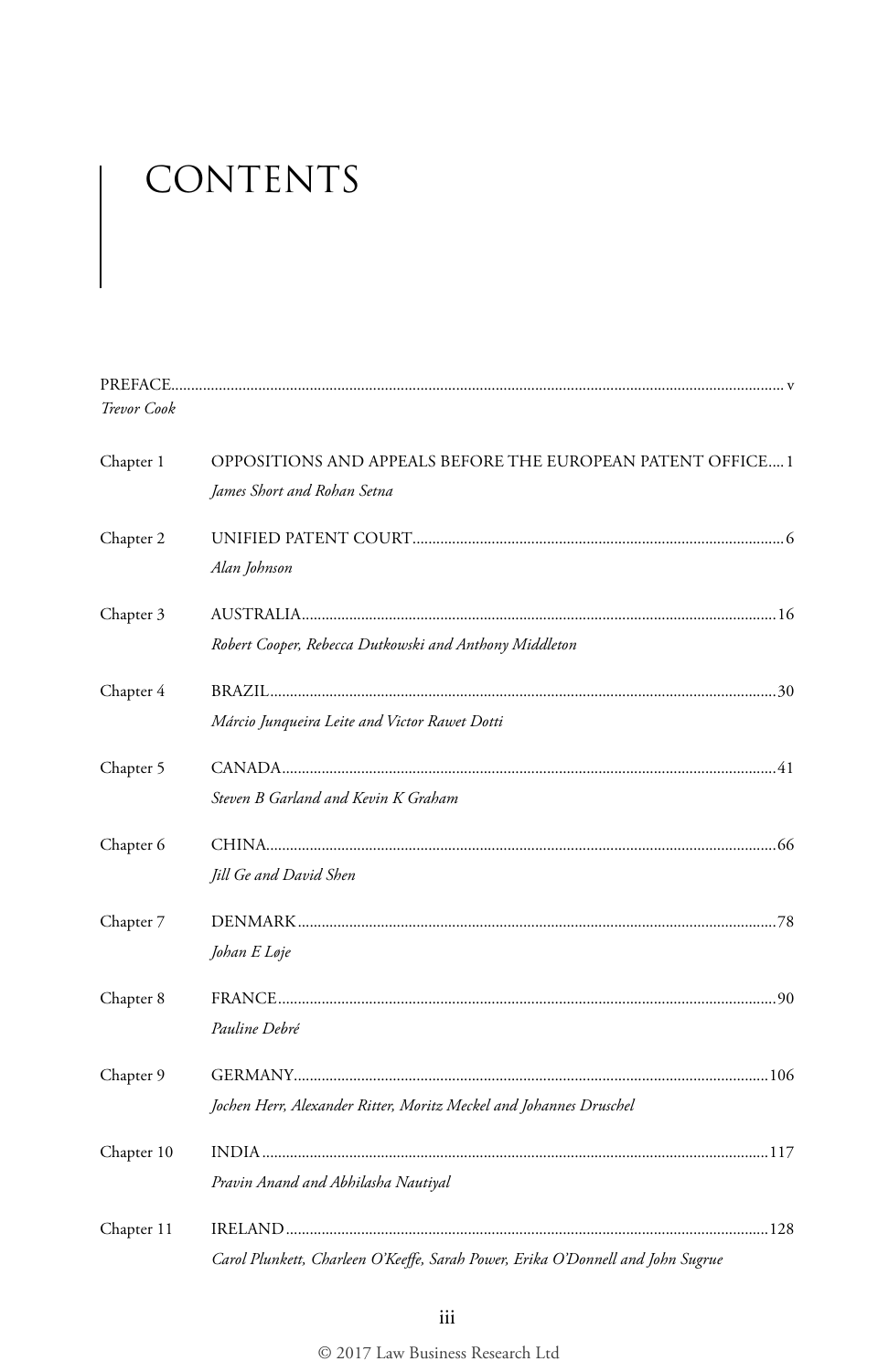| Chapter 12 |                                                  |  |
|------------|--------------------------------------------------|--|
|            | Tal Band and Dovev Apel                          |  |
| Chapter 13 |                                                  |  |
|            | Licia Garotti                                    |  |
| Chapter 14 |                                                  |  |
|            | Yasufumi Shiroyama                               |  |
| Chapter 15 |                                                  |  |
|            | Armando Arenas, Luz Elena Elías and Erwin Cruz   |  |
| Chapter 16 |                                                  |  |
|            | Wim Maas                                         |  |
| Chapter 17 |                                                  |  |
|            | Fred Onuobia, Solomon Ezike and Jane Iroagalachi |  |
| Chapter 18 |                                                  |  |
|            | Piotr Dynowski and Michał Sałajczyk              |  |
| Chapter 19 |                                                  |  |
|            | António Andrade and Marta Alves Vieira           |  |
| Chapter 20 |                                                  |  |
|            | Miquel Montañá Mora                              |  |
| Chapter 21 |                                                  |  |
|            | Andri Hess                                       |  |
| Chapter 22 |                                                  |  |
|            | Yu-Li Tsai                                       |  |
| Chapter 23 |                                                  |  |
|            | Trevor Cook                                      |  |
| Chapter 24 |                                                  |  |
|            | Thomas L Jarvis and Cyrus T Frelinghuysen        |  |
| Appendix 1 |                                                  |  |
| Appendix 2 |                                                  |  |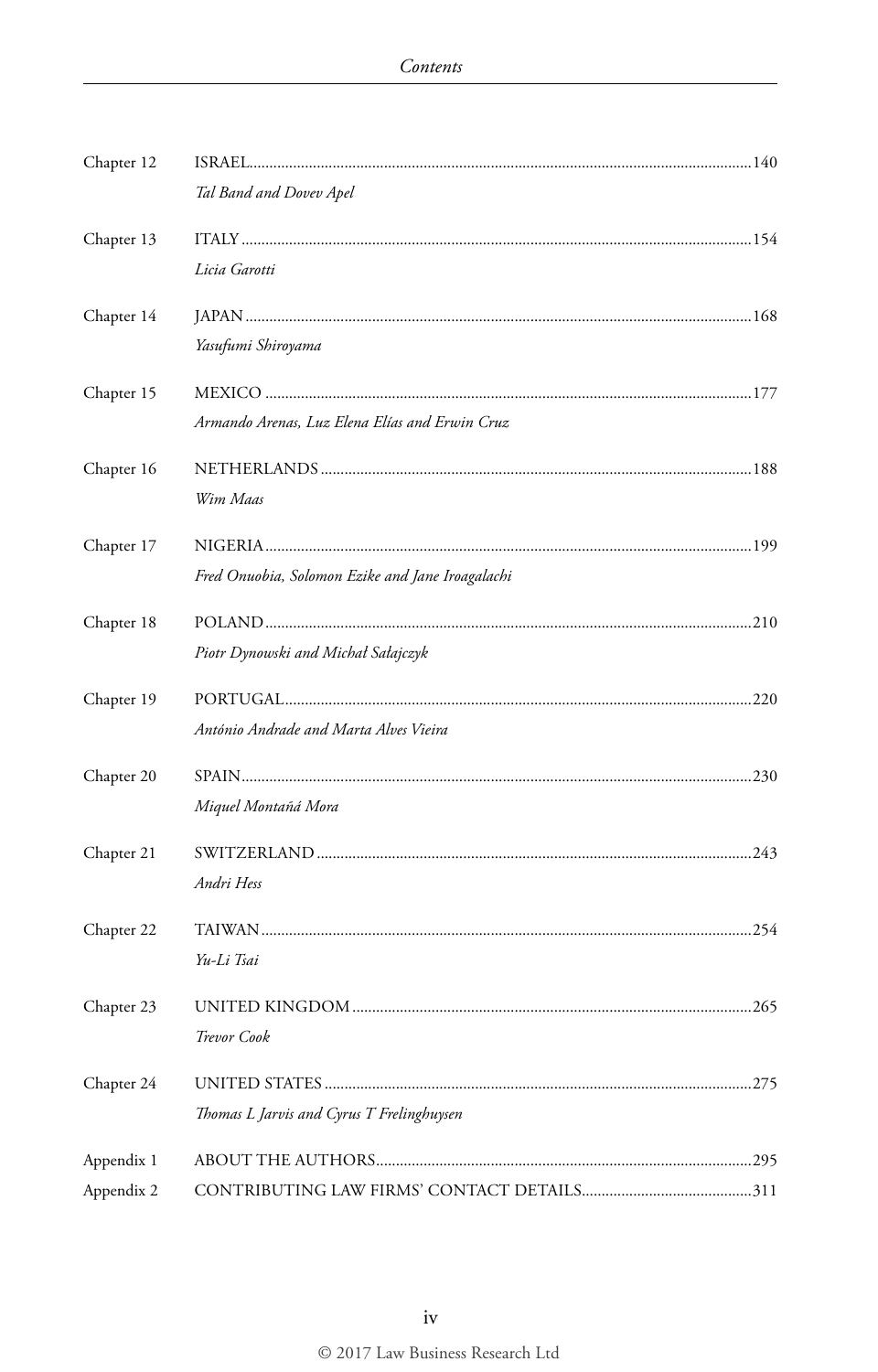# PREFACE

Although patent litigators should always be mindful that patent litigation has, with some justification, been called the 'pathology of the patent system', not so much as a criticism, but more in recognition of how remarkably little patent litigation there is in fact when seen in relation to the number of patents in force at any one time, patent litigation is also the anvil on which patent law is forged. This is because the 'black letter' law of patents tends to be terse by comparison to most other areas of law, and it is only with experience of how courts and tribunals interpret such law and apply it that one can start to appreciate its true scope and effect. This, in part, explains how such similarly expressed statutory provisions as one finds in different patent laws can sometimes result in such different outcomes in different jurisdictions – disparities that are all the more evident when they concern the same product or process, and patents that, though in different jurisdictions are all members of the same family, and are all intended to protect the same invention.

Such disparities can also be a consequence of the considerable procedural differences between jurisdictions, the nature of which is outlined in this *Review*. However, the *Review* does not only summarise patent litigation procedures. The respective contributors to it, as leading practitioners in each of their jurisdictions, also focus on recent developments in substantive patent law as demonstrated by the most important recent court decisions in their respective jurisdictions, meaning that this *Review* also provides insight into the current controversies that affect patent law generally.

For those of us in Europe, the main development in patent litigation had been expected to be the entry into force of the Unified Patent Court Agreement, which had been foreseen for early in 2018, even though the UK, a necessary party to the establishment of the new Court, has initiated the procedure under Article 50 TFEU by which it will leave the EU in 2019, and the basis on which it can remain part of the new Court once it leaves the EU is unclear. However, these plans have now been thrown into doubt by the pending challenge before the Federal German Constitutional Court to the consistency of the Agreement with the Federal German Constitution – a challenge that is not expected to be resolved soon. It is to be hoped that by the next edition of this *Review* this particular source of uncertainty will have been resolved and the chapter devoted to this new jurisdiction will by then have practical application.

#### **Trevor Cook**

Wilmer Cutler Pickering Hale and Dorr LLP New York October 2017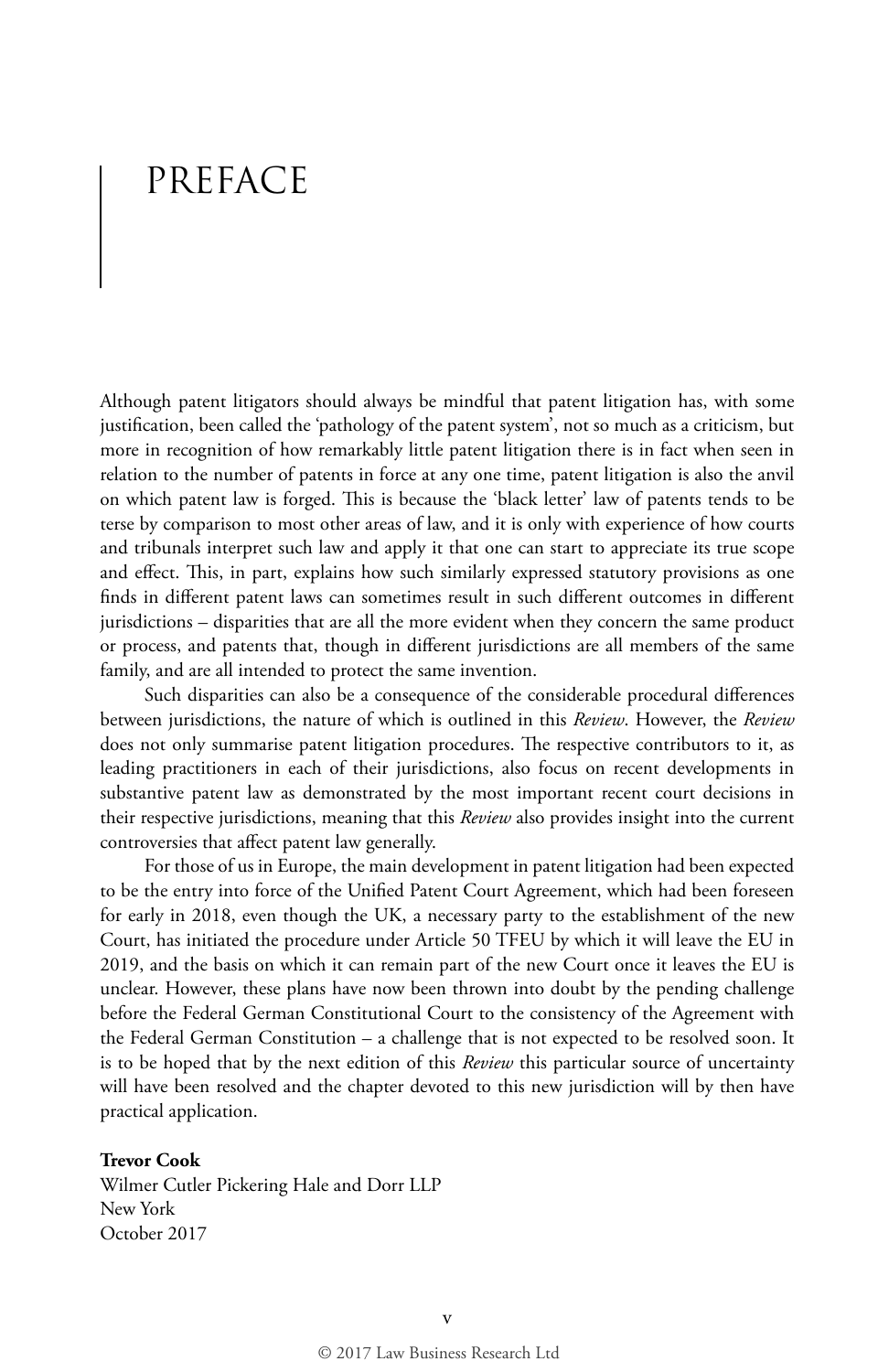# MEXICO

*Armando Arenas, Luz Elena Elías and Erwin Cruz*<sup>1</sup>

# **I OVERVIEW**

Mexico is one of the leading countries in Latin America, and has recently had an increasing amount of patent litigation. The Mexican market is important for many multinational organisations, because it has an estimated gross domestic product of around US\$2,224,000 million.

Patent litigation is handled at first stage by the Mexican Institute of Industrial Property (IMPI), which is also in charge of granting patents. The appeal stage before the Federal Court for Administrative Affairs is handle by a specialised bench on industrial property (IP) matters. The judges only handle IP matters, but they do not need to have technical backgrounds. Circuit courts handle the final appeal stage.

Most patent litigation is related to pharmaceutical products and, recently, biotech products. The Mexican Industrial Property Law (IP Law) is pro-patents, as are the IMPI and courts. Generic efforts are usually against the patent system; fortunately, they have not had a strong influence.

Patent litigation is supposed to be abbreviated process, but in practice it is a lengthy process as a result of Mexico's civil law system. Strong expertise and key evidence is needed to reach a positive outcome. Damages can be pursed after reaching an infringement ruling beyond the appeal stage. Recently, few patent infringement cases have reached that point. Patent case law is still under construction in Mexico.

## **II TYPES OF PATENT**

Products and processes can be the subject of patent protection under the IP Law and its regulations, provided that they meet patentability standards – mainly novelty, inventiveness and utility.

Utility models are also the subject of protection under the IP Law, provided that they meet novelty and utility standards.

The IMPI grants patent protection. Where pharmaceutical products, compounds are concerned, formulations, uses and manufacturing processes of medicines are the subject of patent protection.

Article 19 of the IP Law excludes medical procedures from being the subject matter of an invention. However, a patent can be obtained for a therapeutic method by drafting the claims in the EPC2000 or Swiss-style format.

<sup>1</sup> Armando Arenas is a partner and Luz Elena Elías and Erwin Cruz are attorneys at Olivares.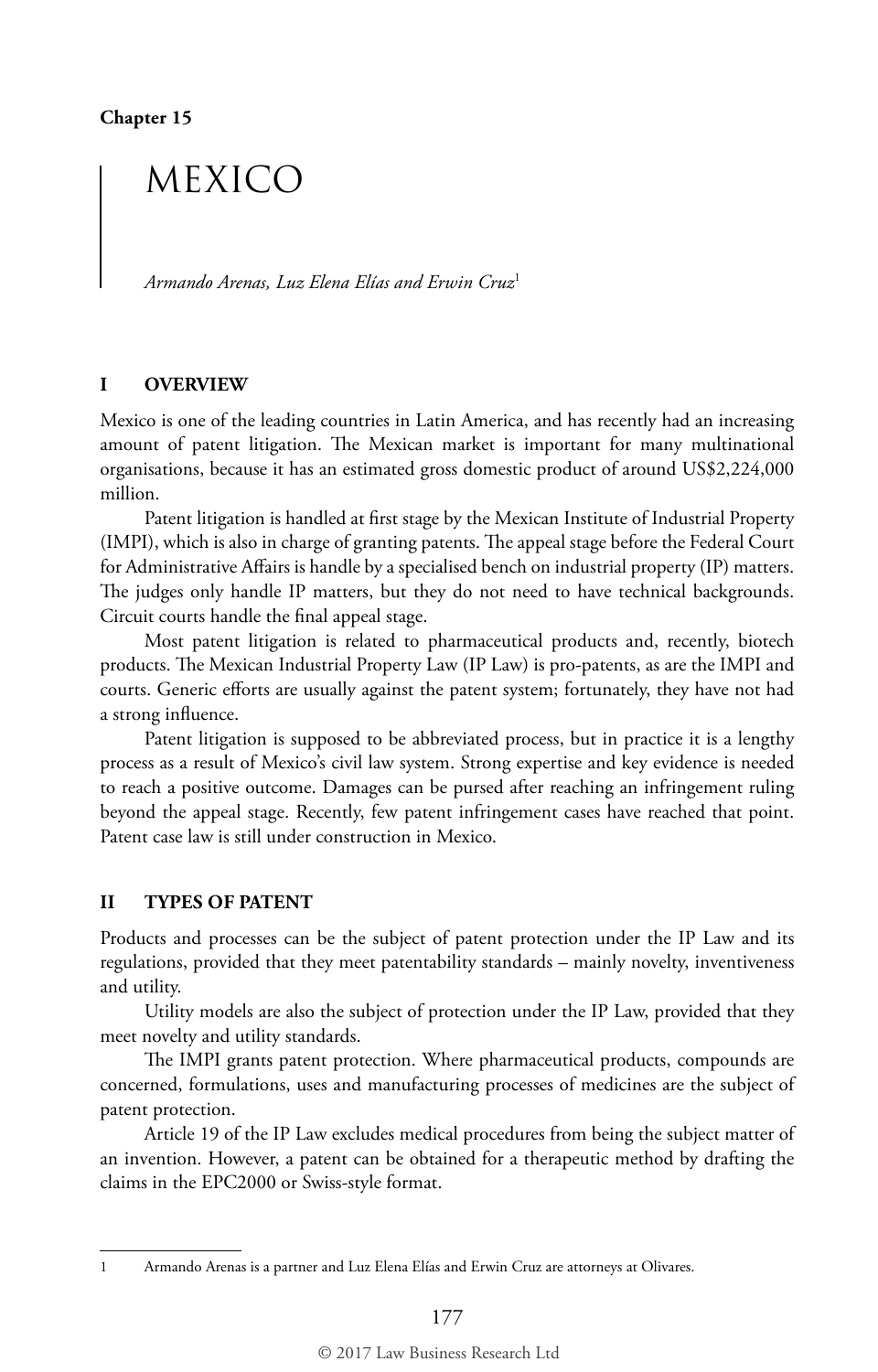#### **i Obtaining protection**

Applications must be filed before the IMPI. The average time for obtaining a Mexican patent varies, depending on the field of technology. Generally, it takes from three to six years to obtain a patent.

The IMPI conducts a formal examination of the documentation and may order clarifications or further details, or that an omission be remedied. If so, an official communication requests the outstanding documents (that is, a power of attorney and an assignment of rights). This communication is usually issued four to six months after filing.

The abstract is published in the Official Gazette. This step normally occurs 18 months after the filing of the priority claim or, if no priority is claimed, 18 months from the filing date.

Examination on the merits of the invention begins automatically after the corresponding fees are paid, concurrent with filing the application.

An official action is issued between two and three years after the filing date either requesting amendments to the claims (for example, due to disapproval or clarification regarding novelty), or granting the protection sought and requesting payment of the final IMPI fees together with the payment of the first five annuities.

Maintenance fees are due every five years until the end of the patent term.

#### **ii Patent Prosecution Highway (PPH) programmes**

The IMPI has implemented PPH pilot programmes to accept examinations by foreign patent offices, such as the United States Patent and Trademark Office, the Japanese Patent Office, the Spanish Patent and Trademark Office and the Korean Intellectual Property Office.

In general, PPH is a mechanism that enables applicants to request accelerated substantive examination, based on the search and examination results from an office of first filing, who have already determined one or more claims to be allowable.

The request for examination under PPH should be filed after the publication of the patent application in the Industrial Property Gazette and prior to the issuance of the first official action.

#### **III PROCEDURE IN PATENT ENFORCEMENT AND INVALIDITY ACTIONS**

The only venue to enforce and to contest validity of a patent is through administrative proceedings (an infringement action or an invalidity action) before the IMPI. The IMPI is an administrative authority that has exclusive jurisdiction to hear all patent infringement and invalidity cases at first stage. There is no judge or jury participation in patent infringement actions.

#### **i Evidence**

Proving patent infringement in Mexico is a difficult task, because the jurisdiction follows a strict civil law system that has formalistic rules for both evidence and proceedings.

The IP Law does not regulate the manner in which an invalidity or infringement is to be proven. The Federal Code of Civil Procedure is applied supplementary to the IP Law.

Expert testimony can be filed as documentary evidence or as a report given during the proceeding. The IMPI also requires a technical report from its Patents Department to determine the grounds of an invalidity or infringement action.

The IMPI rejects depositions and testimonial evidence unless they are included with an affidavit. Affidavits will not be considered a primary source of evidence. Mexican law does not allow live testimony or cross-examination of witnesses.

#### © 2017 Law Business Research Ltd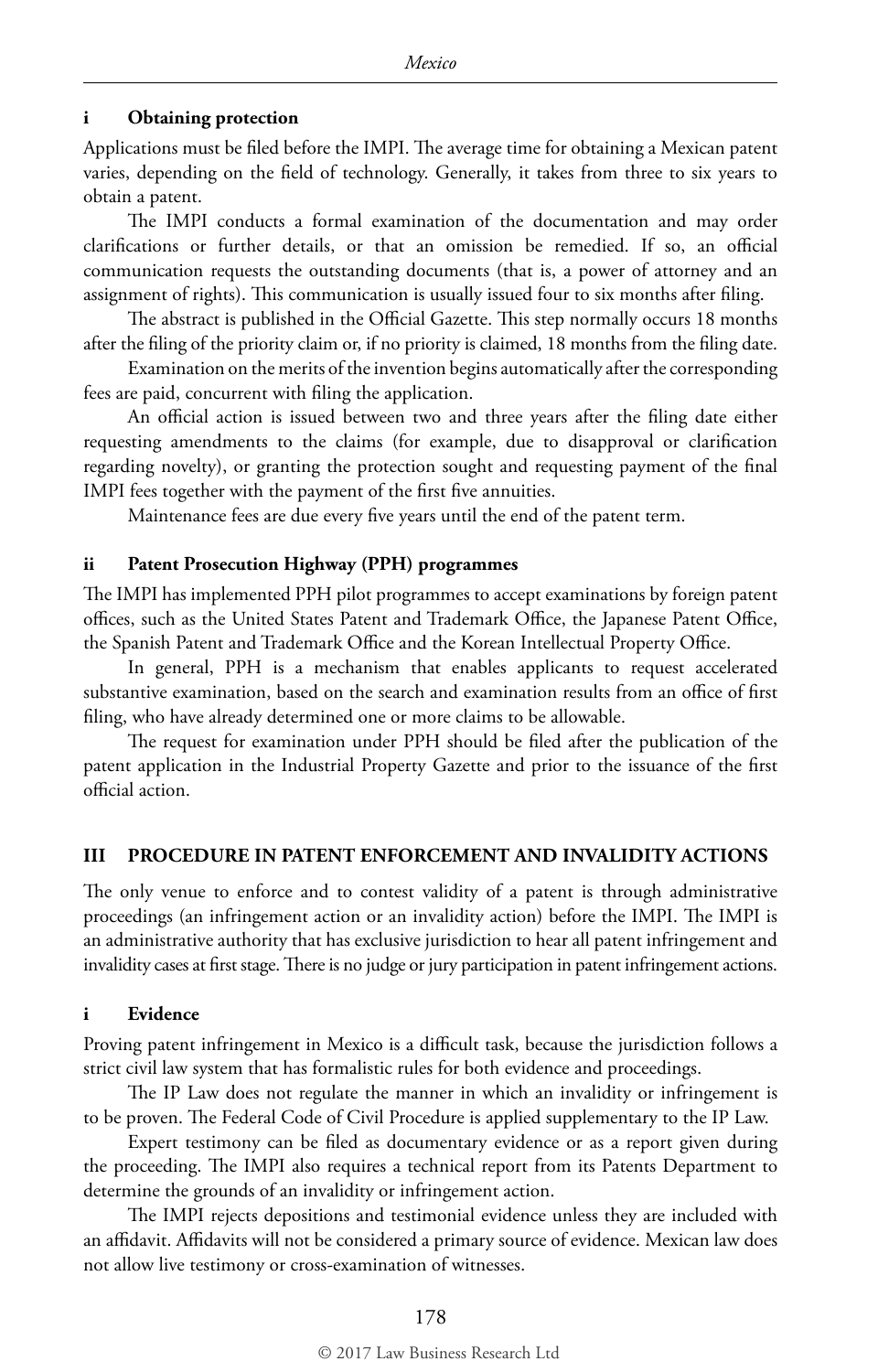#### **ii Obtaining evidence from defendant and third parties**

In Mexico, there is no pretrial stage or discovery. However, the plaintiff in an infringement action is entitled to request from the defendant all the documentation necessary to help to prove the infringement that should be in the defendant's possession. The plaintiff must request from the IMPI the issuance of an order addressed to the defendant requesting this documentation, pointing out exactly what documents he or she is pursuing, and the importance and relevance of them to the prosecution of the infringement case. In case of lack of compliance with this order, a fine will be imposed to the defendant and the facts that plaintiff were seeking to prove with the documentation requested will be considered proved.

#### **iii Structure of the main proceeding**

Basically, the Mexican enforcement of a patent starts with an infringement claim file before the IMPI. The claim is served on the alleged infringer, who then has 10 working days to respond and, if applicable, bring a counterclaim. That response is then served on the claimant to refute it. All the evidence is analysed, and finally a decision is issued.

At first sight, the proceeding seems abbreviated. In practice, depending on the evidence submitted by parties and the backlog at the IMPI, the proceeding becomes lengthy. A decision by the IMPI usually takes between 18 and 24 months. However, there are cases where the decision has taken up to five years.

## **iv Defences**

An accused infringer may assert that the patent that is the subject matter of the infringement action is void, and hence subject to nullity.

This defence must be alleged when answering the plaintiff's claim, but by means of a counterclaim. The IMPI will give notification of the counterclaim to the party that filed the original complaint. Both the infringement claim and the counterclaim should be resolved simultaneously to preclude the possibility of contradictory resolutions.

Separately, the IP law expressly states that a patent cannot be enforced against a third party manufacturing the patented product or using the patented process for scientific or technological investigation, without commercial purpose.

Article 167 *bis* of the Health Law Regulations contains a *Bolar*-type exception, allowing for an application for authorisation of a follow-on drug within three years for chemicals and eight years in advance for biologics of the expiration of the corresponding patent, in order to perform the necessary studies and experiments to obtain the authorisation.

A prior use defence would be also available as a cause for non-infringement. Additionally, the Mexican patent system operates on a first-to-file basis.

No laches defence is recognised by the IP Law.

#### **v Preliminary injunctions**

The provisional injunctions established by the IP Law are essentially:

- *a* ordering the recall or impeding circulation of the infringing merchandise;
- *b* ordering the following materials to be withdrawn from circulation:
	- illegally manufactured or used articles;
	- articles, packaging, wrapping, stationery, advertising material and other similar items that infringe upon any of the rights protected by law;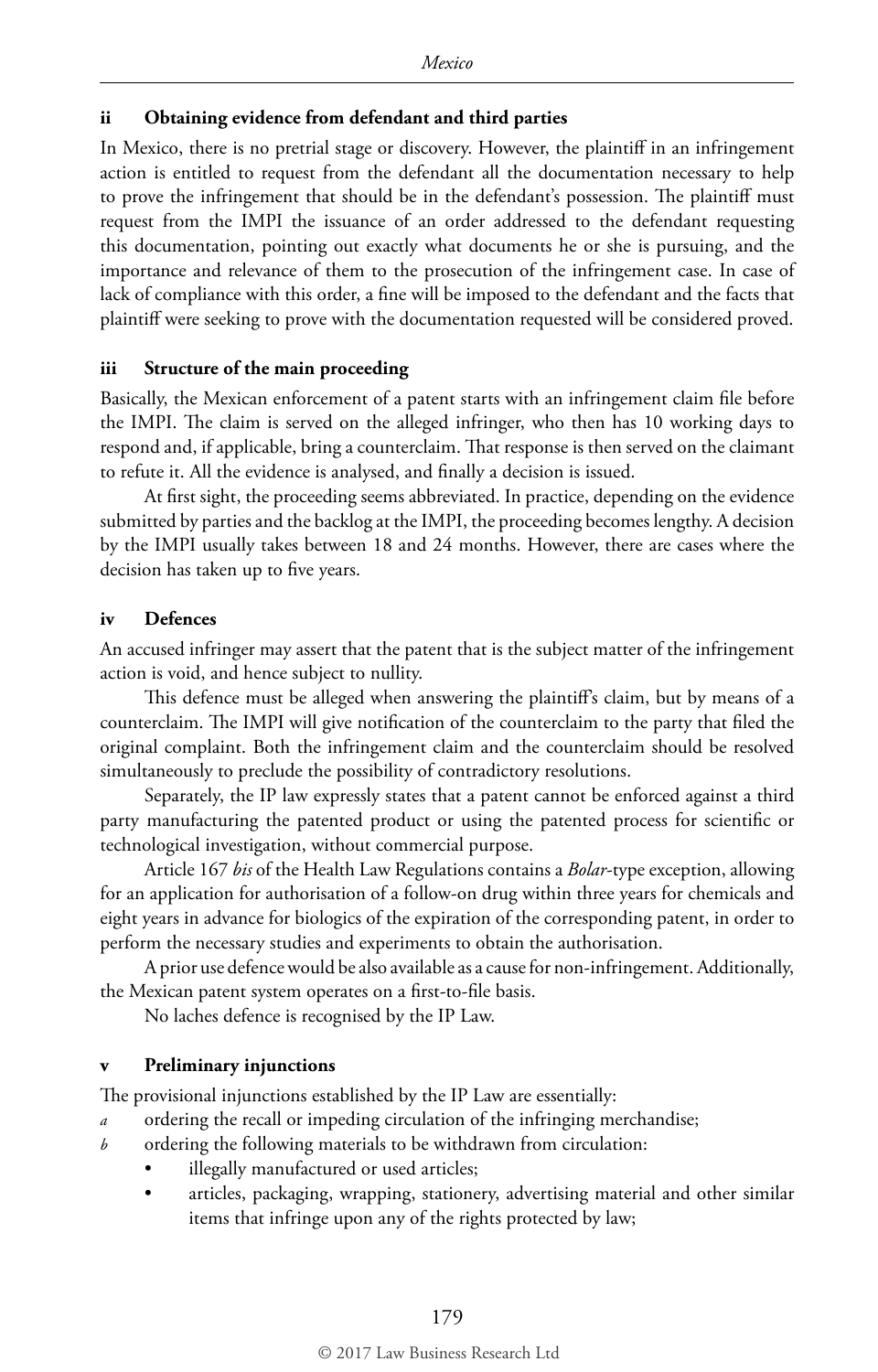- advertisements, signs, posters, stationery and other similar articles that infringe any of the rights protected by law; and
- utensils or instruments destined for or used in the manufacture, production or obtainment of any of the concepts indicated in the above bullet points;
- *c* immediately prohibiting the marketing or use of the products with which any rights protected by the law are violated;
- *d* ordering the attachment of the commodities of the products (pursuant to Articles 211– 212 *bis*(2) of the IP Law);
- *e* ordering the alleged transgressor or third parties to suspend or cease all acts that constitute a violation to the provisions of the law; and
- *f* ordering a suspension of service or the closure of the establishment when the measures indicated above are insufficient to prevent or avoid the violation of rights protected by the law.

The same obligation is imposed on producers, manufacturers, importers and their distributors, who will be responsible for immediately recalling the products that are found in trade.

# **vi Requirements for getting preliminary injunctions**

In order to grant preliminary injunctions, the IMPI requires the petitioner to comply with the following:

- *a* provide evidence showing that he or she is the holder of the right, proving any one of the following hypotheses:
	- the existence of a violation of his or her right;
	- that the violation of his or her right is imminent;
	- the existence of the possibility of suffering an irreparable damage; and
	- the existence of a grounded fear that the evidence may be destroyed, concealed, lost or altered;
- *b* post a bond in a sufficient amount to respond to harm and damages that may be caused to the person against whom the measure has been requested. (The main problem with this is that the law and regulations are silent about the rules and parameters for the IMPI to fix the amount of the bonds and eventual counterbonds to lift the preliminary injunctions.) (The full discretion of the IMPI in this regard has caused certain inequities that have provoked the continuation of the infringing activity rather than discouraging the infringer due to the contingency); and
- *c* provide necessary information to identify the products, services or establishments with which or where the violation of industrial property rights is committed.

The IMPI will take into account the seriousness of the infringement and the nature of the requested measure to determine the amount of the bond and the counter-bond.

# **vii Structure of the preliminary injunctions proceeding**

If a plaintiff chooses to ask the IMPI for a preliminary injunction, a bond will be fixed to warrant possible damages to the defendant. This injunction should be petitioned in writing, and within a term of 20 days from its execution the plaintiff is required to file a formal written claim of infringement. Failure to do so will cause the plaintiff to lose the bond in favour of the defendant.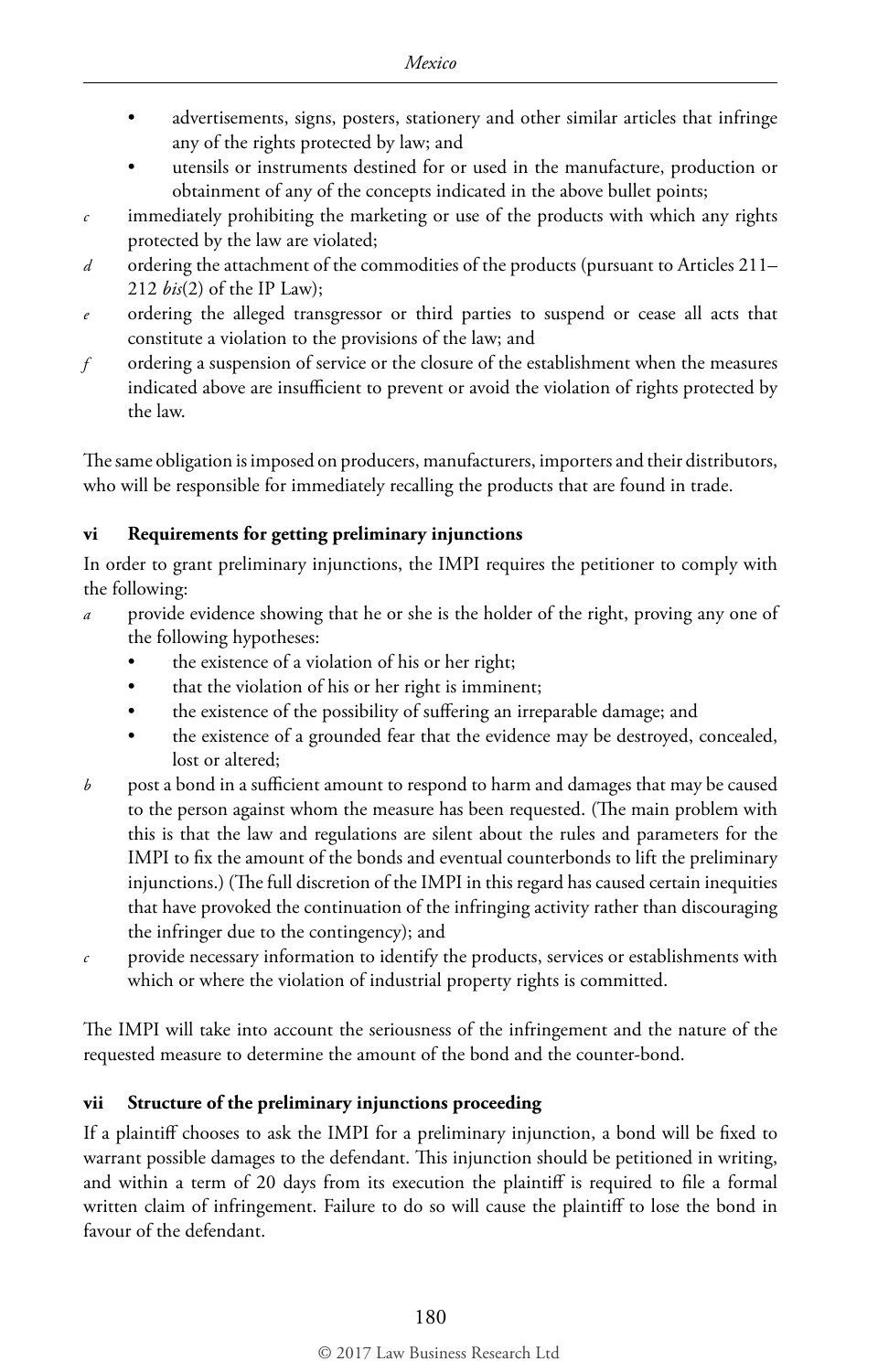Once the injunctions are imposed, the IMPI may request to broaden the amount of the bond, if necessary. The main problem with setting this amount is that the law and the regulations are silent about the rules and parameters for the IMPI to fix such amounts. The IMPI's faculty of discretion in this regard has caused certain inequities that have also caused the continuance of the infringing activity rather than discouraging infringers.

Injunctions must be requested by means of a writ. The defendant has the right to place a counter-bond to stop the effects of the provisional injunction, which amount will have to be 40 per cent higher than the amount of the bond posted by the plaintiff. Defendants have the right to allege whatever they deem pertinent with respect to the provisional injunctions within a term of 10 days from the date of execution.

#### **viii Costs**

IMPI fees are very low, and there are no government fees for appeals before the courts.

## **ix Invalidity actions and post-grant amendments**

The IP Law states that amendments or changes in the text or drawings of a letter patent may be allowed only to correct any obvious or formal errors, or to narrow the scope of the claims. The IP Law is silent about post-grant amendments for those patents under litigation, and there are no court precedents in this regard to rely on.

Olivares has pioneered a method of handling cases where a post-grant amendment petition is submitted as a strategy in response to an invalidity action. This strategy has achieved positive outcomes, but those cases wherein the strategy has been implemented are pending decisions on the merits, so the strategy is still being tested.

## **IV SUBSTANTIVE LAW**

#### **i Infringement**

The IP Law grants patentees the right to the exclusive exploitation of the patented invention. Therefore, a patent grants the right to exclude others from making, using, offering for sale or importing the patented invention.

The IP Law sets forth, essentially, that the following acts are causes of patent infringement:

- *a* manufacturing or producing products covered by a patent without the consent of the holder or without the respective licence;
- *b* offering for sale or placing into circulation products covered by a patent, knowing that they were manufactured or produced without the consent of the patent holder or without the respective licence;
- *c* using patented processes without the consent of the patent holder or without the respective licence; and
- *d* offering for sale or placing into circulation products that are the result of putting into practice patented processes, knowing that they were put into practice without the consent of the patent holder or the person who had a licence for their working.

The IP Law establishes direct infringement over the manufacturer. Infringement against sellers requires evidence of prior notice of the alleged infringement.

When a plaintiff claims infringement of a patented process, the defendant has the burden of proving the use of a different process other than the patented process.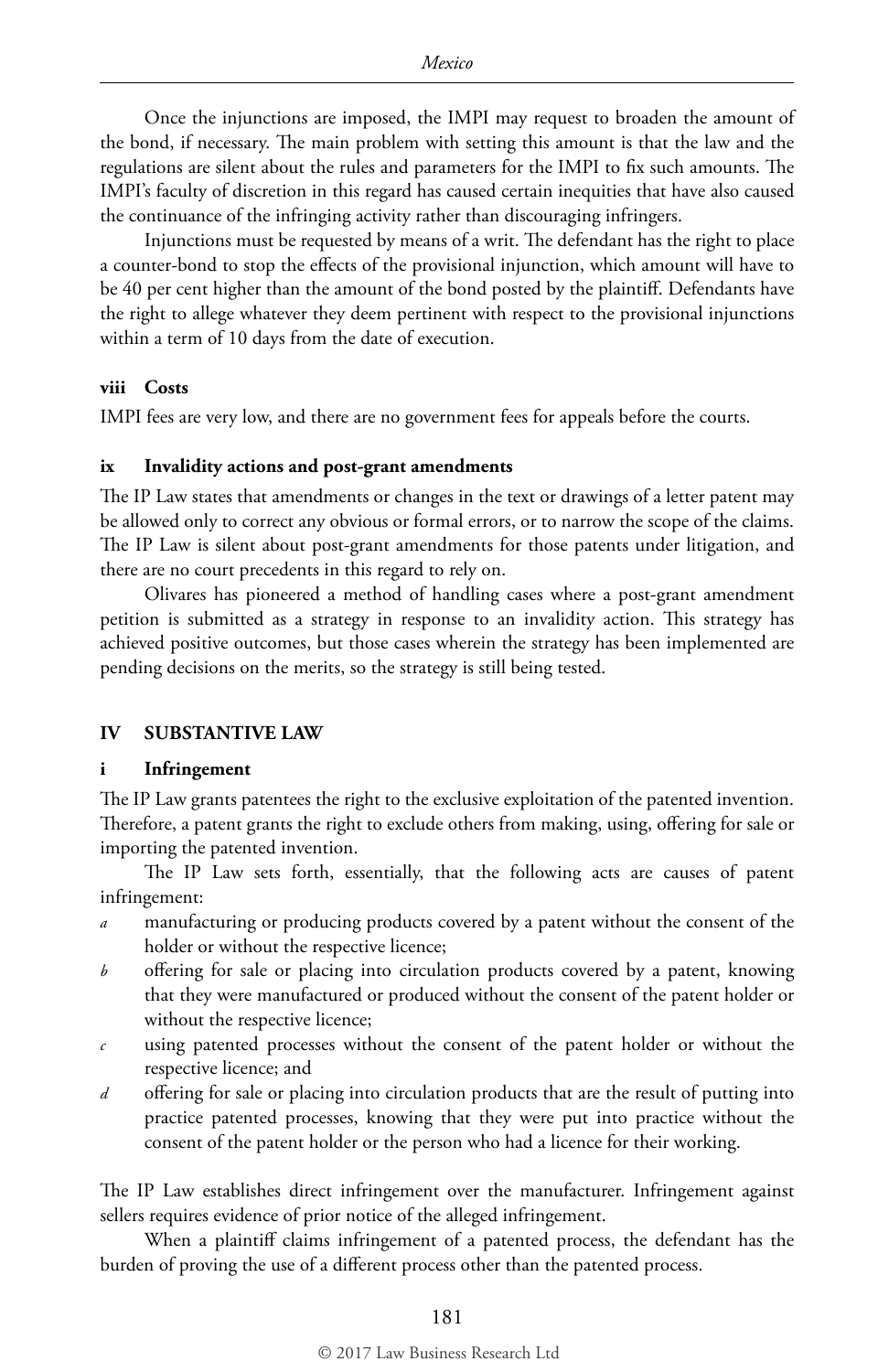The IP Law recognises literal infringement. The IP Law does not directly establish contributory infringement, but some cases for inducing infringement are under test.

# **ii Standard**

The IP Law is silent on the matter of a statute of limitations. Thus, the patentee may bring a patent infringement suit with the IMPI at any time while the patent is in force.

The plaintiff must prove that the wording of the patent's claim or claims cover the alleged infringing product or process. First, the plaintiff must define the scope of the approved claims. The IP Law provides that the span of the claims is determined by its wording, aided by the description and drawings.

The interpretation of the claims and the use of the patented invention on the infringing product or process are technical issues. Therefore, infringement actions usually require expert evidence even though a technical report from the Patents Department may be rendered by request of the Contentious Department, both of the IMPI.

# **iii Invalidity and other defences**

# *Invalidity action*

The IP law establishes several grounds upon which a patent can be invalidated:

- *a* When the patent was granted in contravention of the provisions on requirements and conditions for the grant of patents, Articles 16, 19, 27, 31 and 47 of the IP Law, which essentially include:
	- lack of novelty (anticipation, prior public use, prior sale and prior disclosure);
	- lack of inventive step;
	- lack of industrial applicability;
	- non-patentable subject matter;
	- lack of clarity (indefiniteness);
	- unsupported claims (added subject matter); and
	- non-enablement.
- *b* When the patent was granted in contravention of the provisions of the law in force at the time when granting. Actions based on this cause of invalidity cannot challenge the legal representation of the applicant when prosecuting and obtaining a patent.
- *c* When the patent application was abandoned while prosecuted.
- *d* When the patent is granted by error or serious oversight, or when it is granted to someone not entitled to obtain it (ownership errors and inventorship errors).

# *Standard*

Patent invalidity decisions are relatively difficult to obtain. The plaintiff must completely prove that the invalidity cause occurred. These actions usually require conclusive evidence even though a technical report from the Patent Department may be rendered by request of the contentious department, both of the IMPI.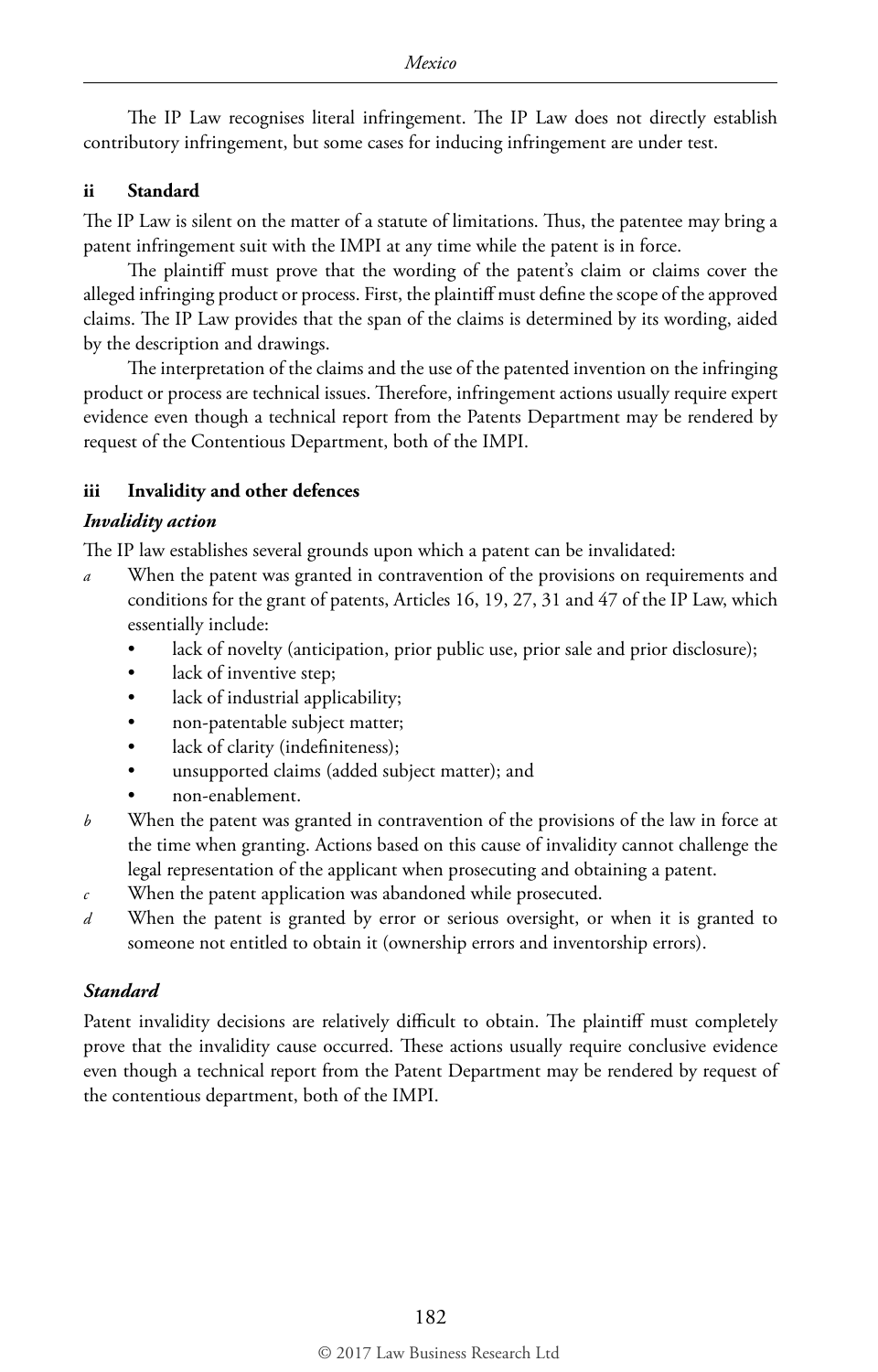## **V FINAL REMEDIES FOR INFRINGEMENT**

#### **i Sanctions**

Several administrative sanctions can be imposed on a person found to have infringed a patent, ranging from a fine of up to 20,000 times the minimum wage (approximately US\$105,000) to a definitive closure of the establishment (Article 214, IP Law). Repeated infringement activity is also considered a criminal offence (Article 223, IP Law).

#### **ii Damages**

The affected party may bring an additional claim for damages and lost profit, in a civil law action. Damages and lost profit start accruing from the date on which the existence of an infringement can be proven.

Likewise, the IP provides a rule, applicable in all type of patent, trademark and copyright infringement actions, imposing on the civil courts the obligation to declare monetary damages of at least a 40 per cent of the commercial value of the infringing products. This minimum standard provision is known as the 40 per cent rule.

Whether the 40 per cent rule is considered as a punitive damage or whether damages need still to be proved is a question that has remained unanswered, because few cases have reached that stage and there is no case law yet in this regard.

Attorney fees are very hard to get, and in any event, would be discretional to the judge. The civil laws do recognise attorney fees, without expressly stating how judges can make them applicable.

A civil action claiming damages must be filed within the next two years after the infringing ruling is beyond the shadow of appeal.

#### **VI OTHER TYPES OF PATENT PROCEEDING**

#### **i Linkage regulations**

Pursuant to Article 167 *bis* of the Health Law Regulations, at the filing of the application, the applicant has to prove that he or she is the owner or licensee of the patent of the active ingredient of the product (recorded before the IMPI), or state under oath that their application does not violate the list of products published in the Linkage Gazette, and observes patent law.

Before granting a marketing authorisation to third parties other than the patent holder, the Mexican Healthcare Products Regulatory Agency (COFEPRIS) must check the listed patents, first by compound and then by the list of patented products issued by the IMPI in the Linkage Gazette, which is organised according to the active ingredient's generic name. Therefore, COFEPRIS and IMPI have the burden of analysing whether an MA application invades a listed patent.

As mentioned, COFEPRIS may request additional information from the MA applicant. If COFEPRIS suspects that patent rights may be violated, they can request technical assistance from the IMPI regarding the scope of third patent rights.

If COFEPRIS requests technical assistance, the IMPI then has 10 days to produce an opinion on the scope of the patent and whether the product for which MA is sought falls within patent protection.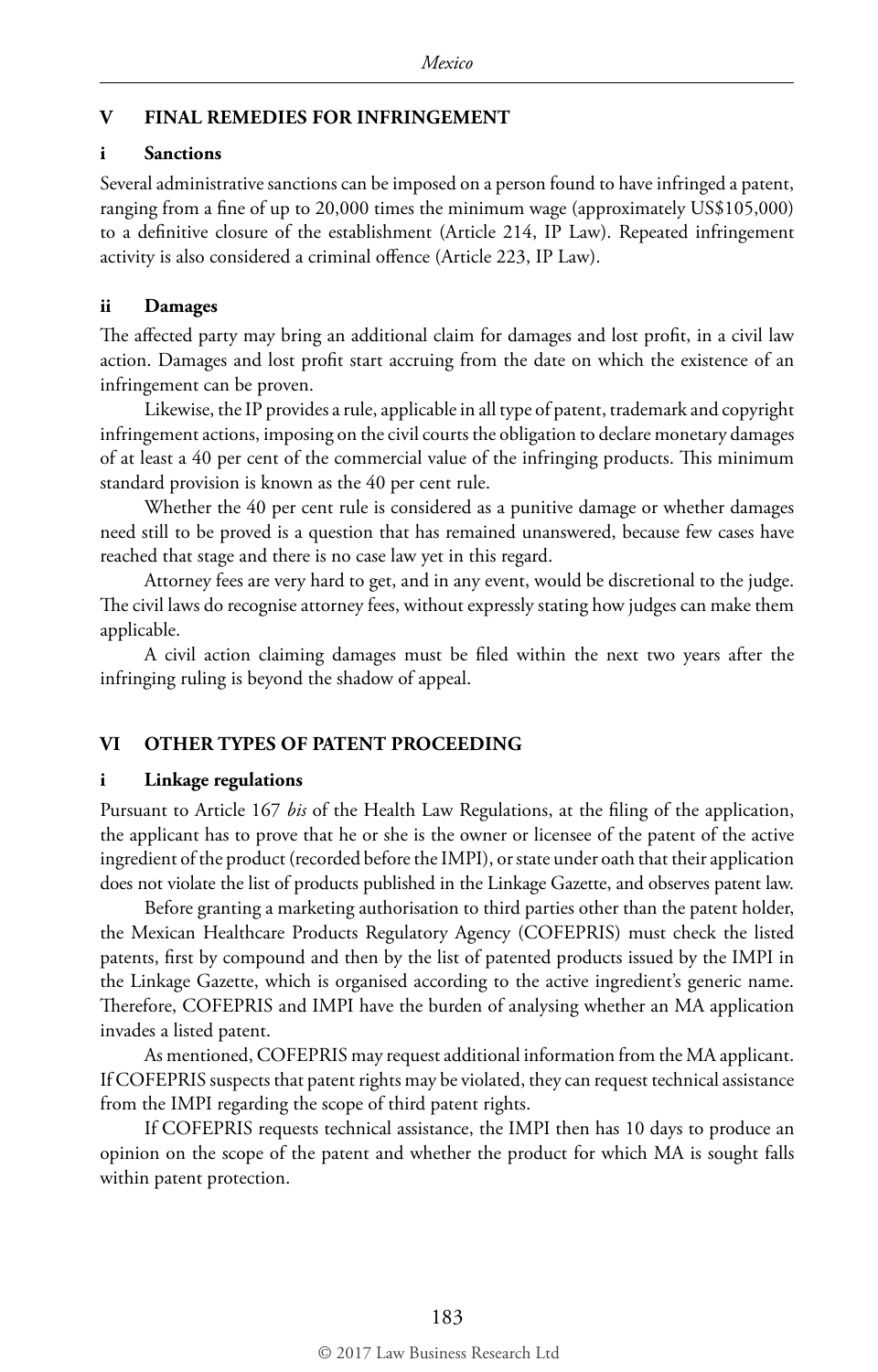If the IMPI is of the opinion that the product in question falls within the scope of a published patent, in practice, COFEPRIS may give the applicant the opportunity to show that it has a right to make and sell that product.

If an applicant does not convince COFEPRIS, the application may either be suspended until the expiration date of the patent, or rejected. In the first scenario, the application may be in abeyance until the patent term expires if this was filed three years prior to such term for chemical products, and eight years for biotechnological products, under the *Roche-Bolar*  exception.

### **VII APPEAL**

A decision by the IMPI can be appealed either before the IMPI through a review recourse within a term of 15 working days, or before a specialised IP section of the Federal Court for Administrative Affairs (FCAA) within a term of 30 working days.

Review recourses usually take around seven to 10 months for decision, which can be further appealed before the FCAA.

Appeals before the FCAA usually take around 12 to 15 months. A final stage of appeal before a Federal Circuit Court usually takes between six and 10 months.

In Mexico City, there are 20 federal circuit courts to deal with administrative matters; however, each case is chosen randomly by a computer system. By territorial jurisdiction, IP matters are mainly decided in Mexico City.

#### **VIII THE YEAR IN REVIEW**

#### **i New method for assessing patent infringement**

Circuit courts in Mexico have unprecedentedly introduced a new method to assess patent infringing activities, in an attempt to mirror the doctrine of equivalence (DOE).

In one case, a patentee demonstrated that a generic drug-maker literally infringed its patent with regard to a pharmaceutical composition. However, as a result of some flow allegations raised by the defendant at the final stage, following dismissal of the case, the circuit courts introduced a new 'peripheral interpretation method'.

The patent in suit covers a pharmaceutical composition that improves the bioavailability of a particular active ingredient. This patent covers the innovator product. The active ingredient is in the public domain.

The invention claimed by the patent in suit mainly consists of a pharmaceutical composition comprising the active ingredient, wherein the composition is adapted to prevent release of the ingredient into the stomach and to release it into the upper part of the intestinal tract. The invention improves bioavailability and stability characteristics of the compositions, and prevents gastrointestinal side effects, among other inconveniences.

Regardless of the fact that the patent in suit has been listed in each edition of the Linkage Gazette since 2006, a generic drug-maker obtained a generic marketing authorisation in 2009. It then started to manufacture and sell a composition with a pharmaceutically acceptable active ingredient salt with enteric coating. Moreover, the generic drug-maker offered to sell its product in a public tender and was unduly awarded.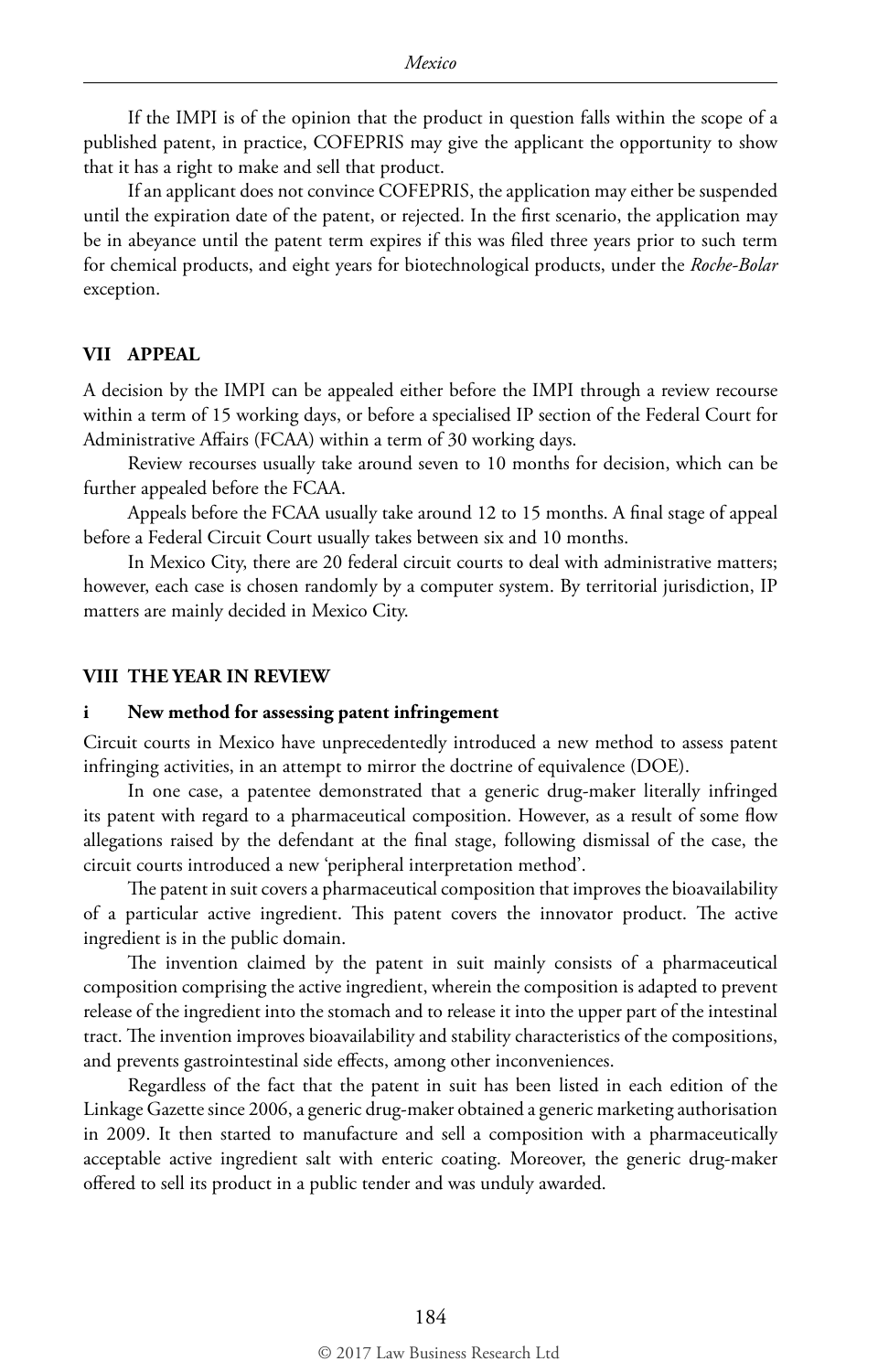The patentee implemented multiphase actions related to the marketing authorisation and the public tender award, including a patent infringement action before the IMPI at the first stage, which reached the circuit courts at the last stage.

Further to other allegations, the generic drug-maker essentially argued that the active ingredient is in the public domain, and that enteric coatings are known entities. Separately, they also filed a counterclaim of invalidity. As mentioned below, the patentee actions were successful.

The patentee essentially replied that the case was not about the use of an active ingredient in the public domain or that enteric coatings are known, but about the use of a patented pharmaceutical composition. The patentee also replied, separately, and achieved dismissal of the counterclaim of invalidity.

Regardless of the fact that the generic product is non-exchangeable with the innovator's product, further to other evidence, the patentee demonstrated the infringement through expert proof and a lab test of dissolution profiles of the formulation of the innovator product and the formulation of the generic product.

The test showed that the generic product does not release the active ingredient into the stomach and that it does substantially release it at a specific pH, which is the pH of the upper intestinal tract.

Experts concluded that this implies that the generic product infringed the patent in suit, since it covers a composition that is adapted to prevent release of the ingredient into the stomach and to release it into the upper part of the intestinal tract, and is indicated for the prophylaxis of rejection of transplant in a patient with kidney, liver and cardiac transplant, thus reproducing the matter claimed in the patent.

In other words, the plaintiff proved the patent claims that a pharmaceutical composition is characterised not by its chemical composition, but by its dissolution characteristics and for having an enteric coating. This was reproduced by the generic drug as was duly evidenced according to said test.

Therefore, the IMPI refused the defendant's allegations and ruled it as patent infringer, because the patentee demonstrated a literal infringement of its patent by the generic drug-maker, who had been manufacturing and selling the patented pharmaceutical composition.

This first stage decision was appealed by the generic drug-maker up to last stage before the circuit courts. Further, to restate and paraphrase previous allegations, the generic drug-maker alleged that the enteric coating of its generic product is different from the enteric coating of the drug of reference covered by the asserted patent and, as a result of this difference, that the generic product supposedly did not fall within the scope of the patented claims.

Based on all evidence and arguments provided by patentee, federal magistrates dismissed all generic allegations, upheld the patent infringement ruling because the patentee demonstrated literal infringement, and introduced the peripheral interpretation method to dismiss without doubt those flow allegations by the defendant over the slight difference in enteric coatings of the generic and innovator products.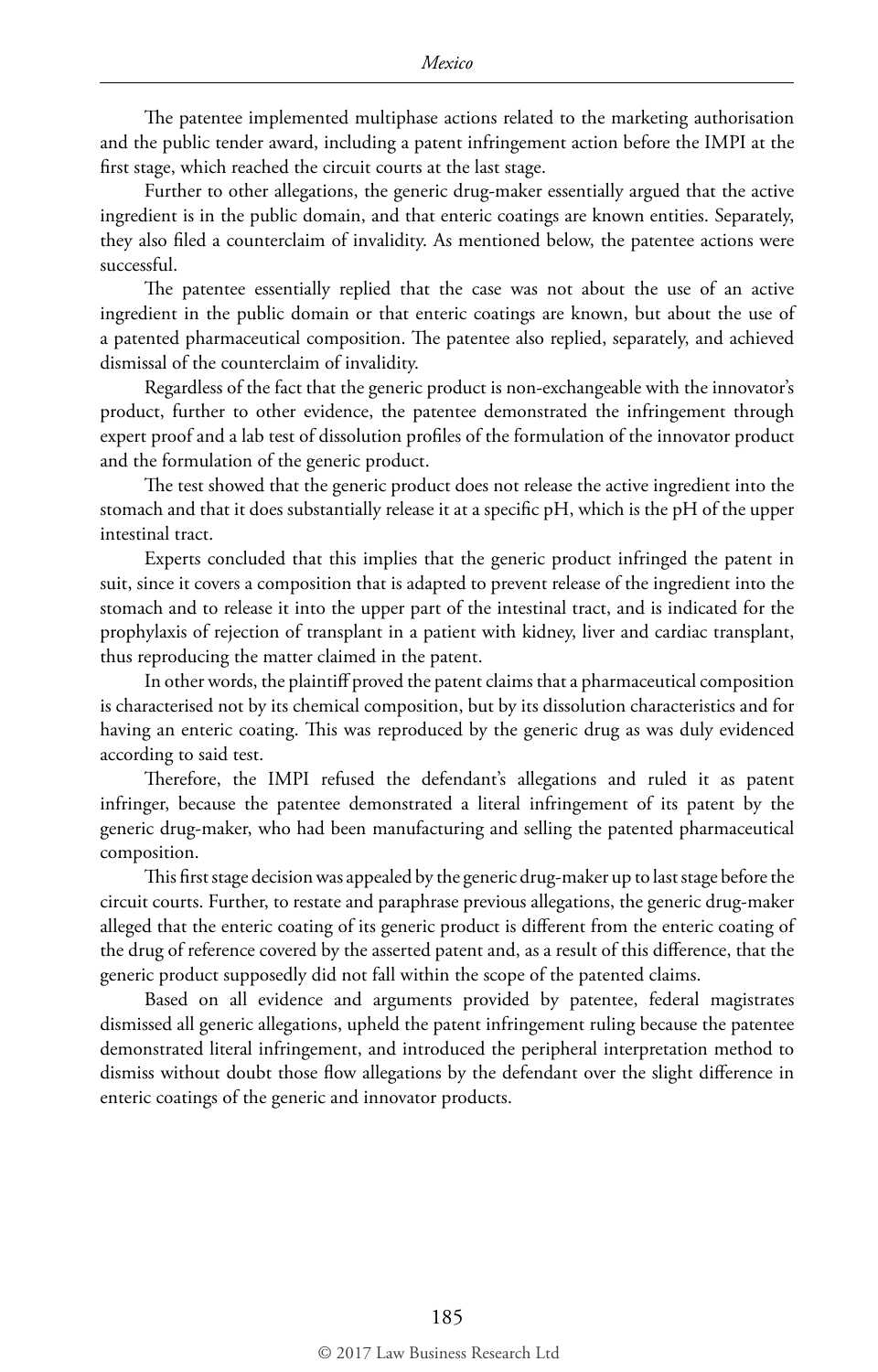#### **ii The peripheral interpretation method**

The circuit courts found that, in the above case, the generic drug-maker infringed the patent by manufacturing and selling a generic product that contains a patented composition comprising a pharmaceutically acceptable active ingredient salt with an enteric coating. The courts additionally stated that the alleged slight difference in enteric coatings of the generic and innovator products was, in any case, inessential to the claimed invention.

From the content of Article 12, Section V of the Industrial Property Law and Article 29 of its Regulations, the federal magistrates noted the clear intention of the legislator to grant the claim, with a fundamental role in the definition of the purpose of the patent, and to provide more protection to the industrial property, as well as preventing actions threatening such exclusivity or that constitute unlawful competence and, as applicable, eliminating that practice by enforcing the corresponding sanctions.

Based on these reasons, and because, as in other countries of Europe and the Americas, the scope of the patent rights is stated according to the content of their claims, the circuit courts considered that there should be a common system for all nations and, thus, introduced a peripheral interpretation method, which attempts to mirror the DOE. They consider that this method means that the graduation of a possible infringing action is decreed based on identification, within the protective scope of the claims, that shall determine the existence of a possible infringement by identity or by equivalence.

In its ruling summary, the federal magistrates reasoned that a judge must make an analysis using the opinion of an expert in the matter when interpreting the purpose of a patent in an infringement proceeding (regarding the first embodiment). The judge must interpret the vocabulary of an invention and extract its meaning based on the technical context of the claims, and not according to the philological sense of the phrases expressing such claims. In this way, if the expert in the art reaches to the conclusion that the activity claimed includes all the elements of the claims of a previously granted patent, it shall be understood that its attainment constitutes an identical exploitation to that claimed by the latter; therefore, the admissible action is to declare the infringement provided by the law.

Federal magistrates observed that it is a common practice in such proceeding that the activity executed by the alleged infringer includes modifications or variations on the invention, such as adding technical elements, eliminating characteristics of the patented process or changing the technical conditions indicated for its due execution. In that sense, if the expert concludes that, after having analysed the content of the claims, the denounced activity may not be considered identical to the patented activity, then it may make an analysis of the invention regarding the equivalence of the means used.

The circuit courts established that the starting point of this method is the comparison between the purpose of the patent and the purpose of the patent being denounced. The expert must consider:

- *a* elements contained in the claims of the patent;
- *b* evidence of substitution based on his or her own knowledge, and on the elements comprising the state of the art;
- *c* the date on which the possible existence of the infringement is analysed;
- *d* the use of execution embodiments or elements that, despite being a substitute of the invention and possibly interpreted as being in the scope of the claim of the patent, may be excluded because they are considered in the state of the art; and
- *e* innovations and developments after the application date or priority date of the patent allegedly infringed.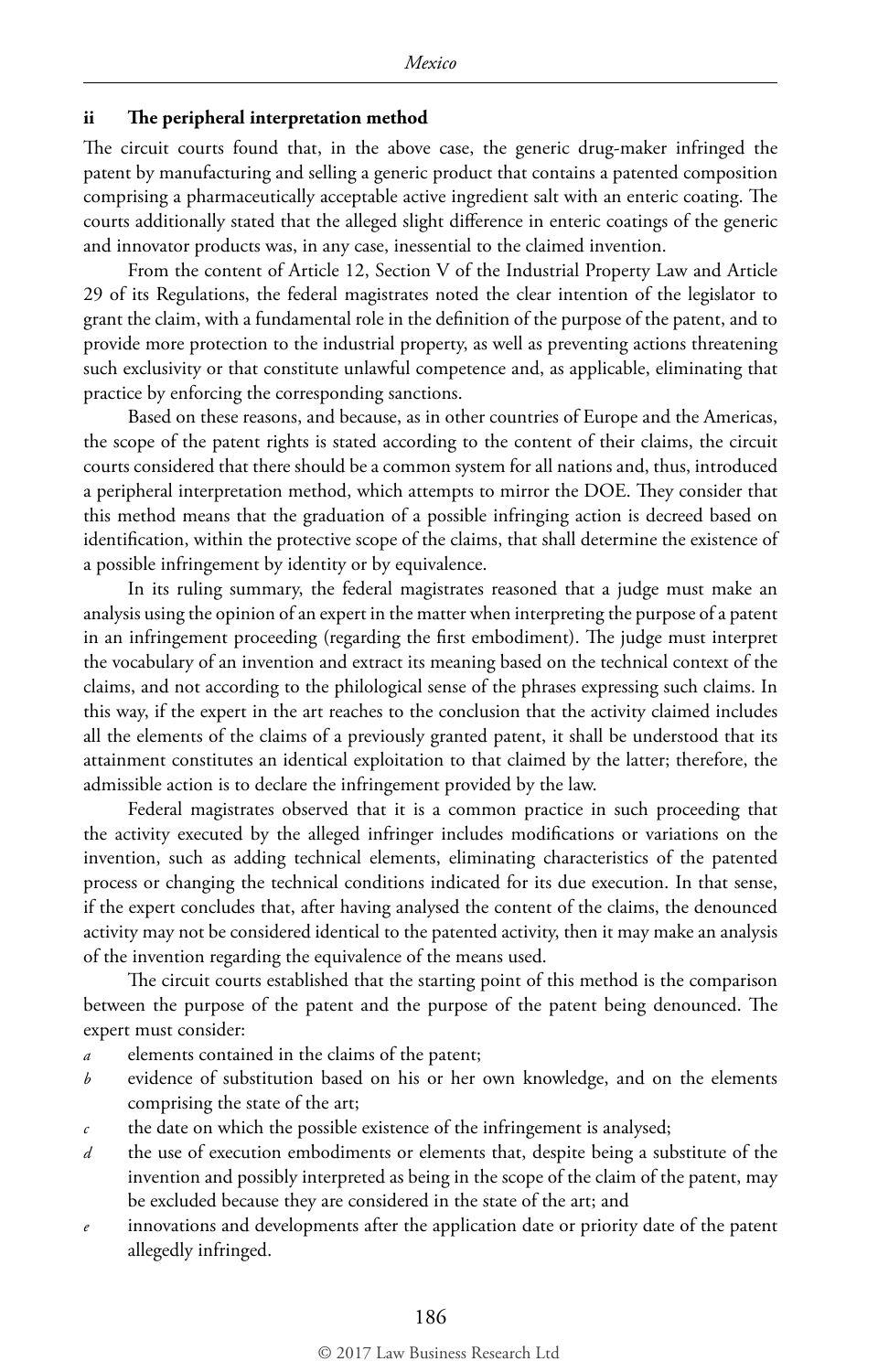If the means used by the alleged infringer are different from those of the patent, and the expert reaches a conclusion from his or her reflection and knowledge (and without developing an inventive activity based on the content of the claims) that with the introduced modifications the same problem of the invention is resolved, then, the assumptions of infringement of a patent shall be met.

# **IX OUTLOOK**

In April 2017, the Mexican Senate added to its legislative agenda consideration of proposed amendments to certain chapters of the Industrial Property Law. Discussion of this proposal is pending, but could result in several positive changes for Mexican IP owners.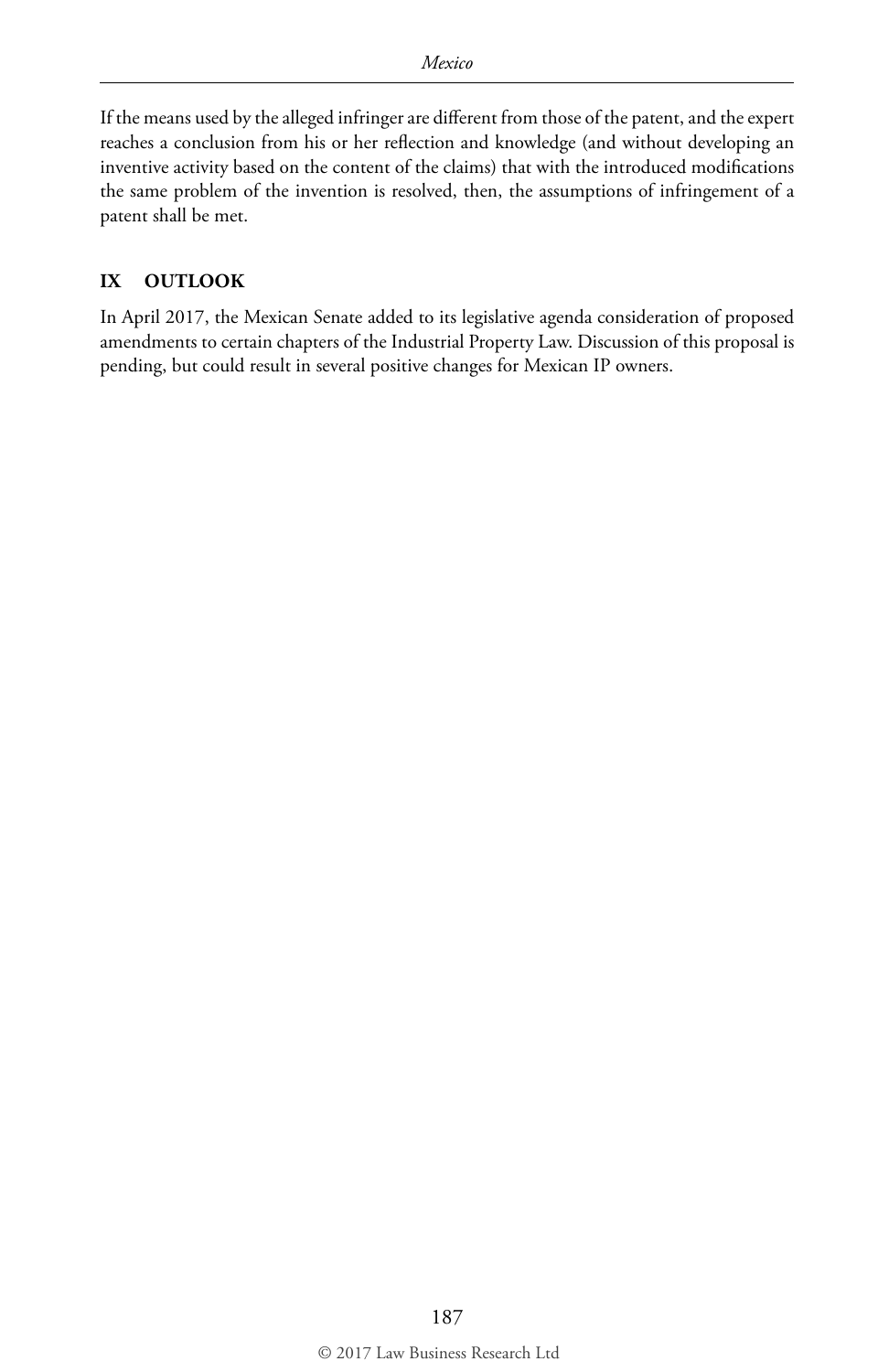# ABOUT THE AUTHORS

# **ARMANDO ARENAS REYES**

#### *Olivares*

Armando Arenas joined Olivares in 2000 and became a partner in 2017. His areas of practice are pharmaceutical law, IP litigation and enforcement. He has detailed regulatory expertise regarding health law, and provides strategic advice in complex patent litigations cases and dispute resolutions. Armando's clients and deal experience include all segments of the industry – pharma, biotech, medtech, diagnostics, animal health, vaccines and health services. He also represents life sciences companies before the Mexican courts, and has handled the following relevant cases:

- *a* Restoration of a patent's life term granted under provisions of Article 12 transitional (pipeline patents).
- *b* Infringement actions of patents covering pharmaceutical products declared final and beyond appeal against generics companies.
- *c* The first case in Mexico where it was resolved that the revocation of the marketing authorisation of a pharmaceutical product was in violation of a formulation patent listed in the Linkage Gazette.
- *d* The first case in Mexico of a use patent being effectively enforced in Mexico related to public tender.
- *e* The unconstitutionality of Article 167 *bis* of the Health Supplies Regulation, as it does not provide the right of the titleholder of a patent to be heard during the prosecution of the marketing authorisation.
- *f* The first case in Mexico enforcing the linkage system in order that the local regulatory agency consider a use patent included in the Linkage Gazette for allopathic medicines.

Armando has a bachelor's degree from the National Autonomous University of Mexico (1995). His languages are English and Spanish.

# **LUZ ELENA ELÍAS**

#### *Olivares*

Luz Elena Elías studied law at the National Autonomous University of Mexico (1994). She has an LLM degree from the University of Ottawa in Canada, and a master's degree in patents, trademarks and copyrights from the University of Alicante in Spain.

She is part of the appeals department of Olivares. She provides legal opinions to clients and is involved in consulting regarding regulatory issues, handling cancellation, nullity and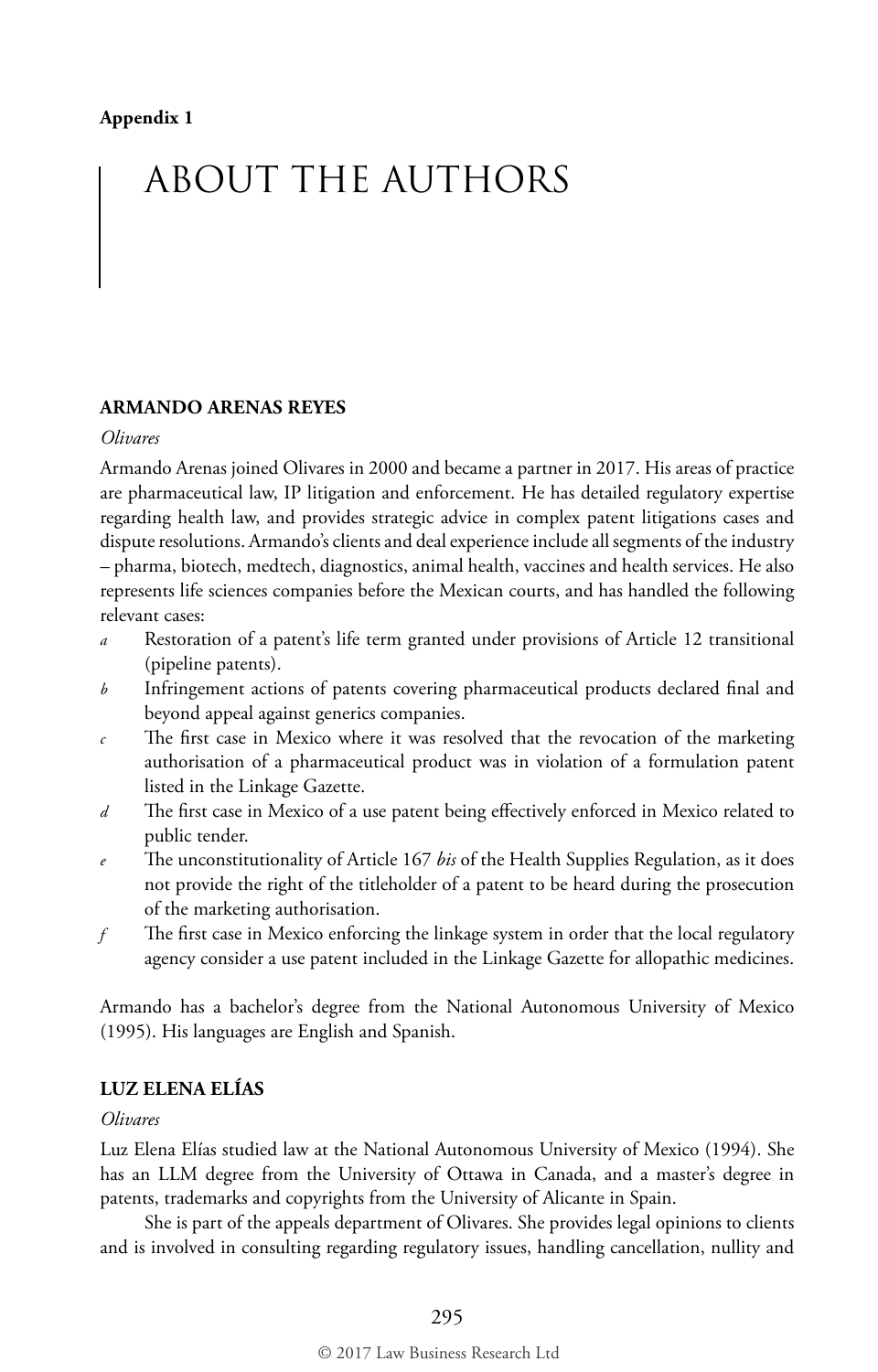infringement actions before the Mexican Institute of Industrial Property, as well as handling nullity trials before the Federal Court for Administrative Affairs and *Amparo* law suits before the federal courts.

#### **ERWIN CRUZ**

# *Olivares*

Erwin Cruz has been a member of Olivares' life science law group since 2008, helping clients to add value to their businesses and projects in Mexico. He achieves this not only by getting exclusive rights to clients, but also by developing and successfully implementing strategies to enforce exclusive rights and fair trade rules against potential infringers. Erwin provides highly qualified regulatory assistance related to products' marketing, labelling and advertising.

He has extensive expertise in intellectual property rights and regulatory compliance related to the pharma, agro and software industries. He constantly participates in international and national conferences, and meets key authorities in Mexico for these industries, such as the Patent and Trademark Office, the Healthcare Products Regulatory Agency, the Plant Breeders' Rights Office and the Bureau of Consumer Protection.

Erwin has written several articles about litigation and regulations for pharmaceuticals, biotechnologies, agribusinesses, food and beverages.

#### **OLIVARES**

Pedro Luis Ogazon 17 Col San Angel 01000 Mexico Tel: +52 55 5322 3000 Fax: +52 55 5322 3001 armando.arenas@olivares.mx erwin.cruz@olivares.mx luz.elias@olivares.mx www.olivares.com.mx